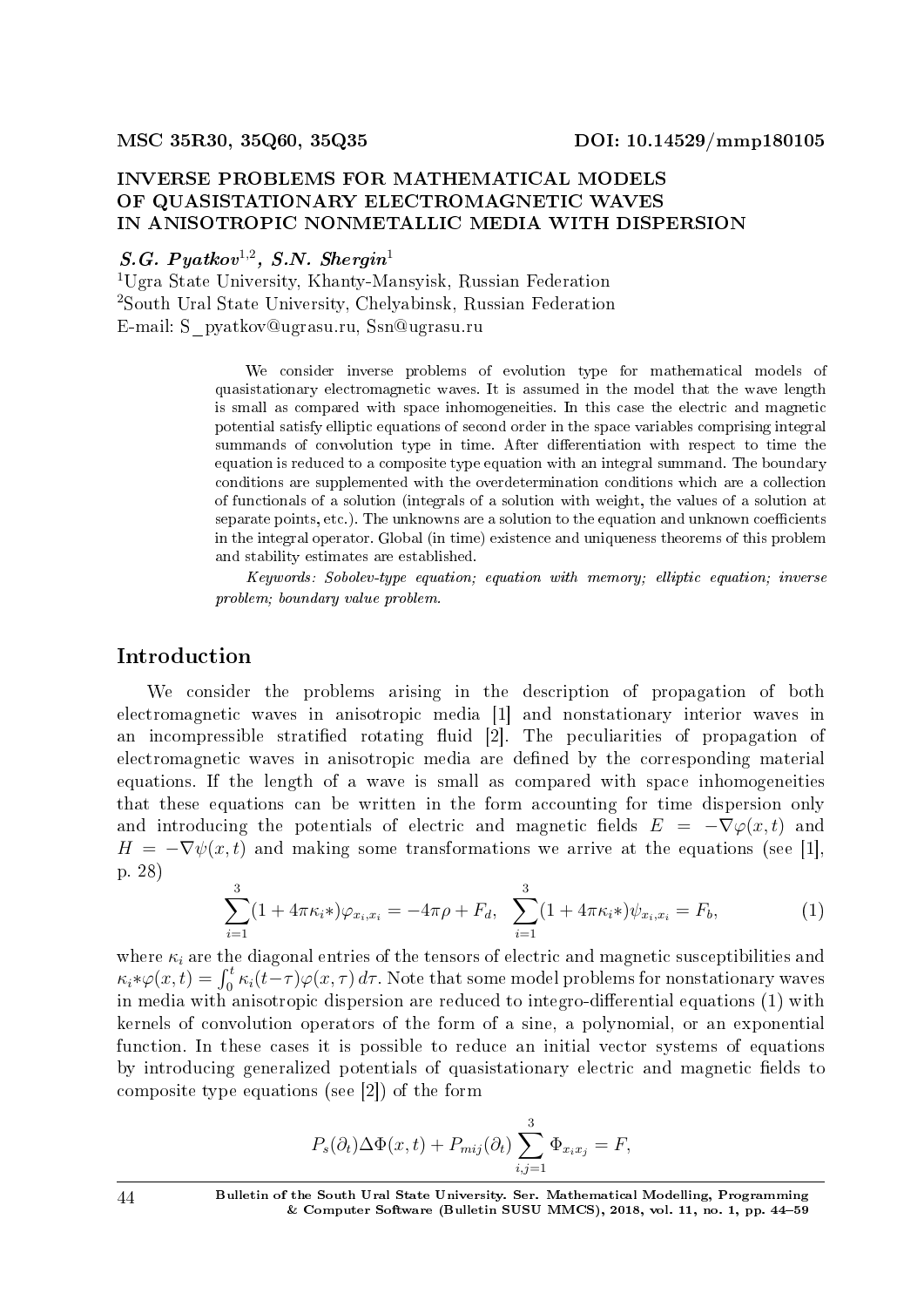where  $P_s, P_{mij}$  are polynomials of degrees s and m, respectively. At the present article we examine inverse problems on recovering the coefficients  $k_i$  for general equations of the form

$$
L_0 u + \sum_{i=1}^m \kappa_i * L_i u = f,\tag{2}
$$

where

$$
L_k u = \sum_{i,j=1}^n a_{ij}^k(x,t) u_{x_i,x_j} + \sum_{i=1}^n a_i^k(x,t) + a_0^k(x,t) u, \quad (x,t) \in Q = G \times (0,T), \ G \subset \mathbb{R}^n.
$$

The equation  $(2)$  is supplemented with the overdetermination conditions

$$
\Psi_j(u)(t) = \psi_j(t),\tag{3}
$$

where  $\Psi_i$  are some functionals (the conditions on them are described below), and the boundary conditions

$$
Bu|_S = g(x, t), \ S = \partial G \times (0, T), \tag{4}
$$

where  $Bu = u$  or  $Bu = \sum_{i=1}^{n} \gamma_i(x,t) u_{x_i} + \sigma(x,t)u$ . Similar equations and systems of equations arise in elasticity (materials with memory) [3-5], physics (phase-field models. heat and mass transfer)  $[6, 7]$ , and in many other fields. The most known case is the case of a parabolic (see [3,6-12]) or hyperbolic (see [4,5]) operator  $L_0$ . Even the most general case was studied in which  $L_0 = \partial_t - A$  or  $L_0 = \partial_t^2 - A$ , with A a generator of an analytic semigroup (see, for instance, [9-12]). The case of a pseudoparabolic operator  $L_0$  is treated in [13]. In the case of  $L_0 = \partial_t$ , we arrive at Gurtin-Pipkin-type models (see [14, 15]). Probably, the elliptic case was not considered except for one model situation (see [16]). where  $n = 1$ . We establish global (in time) solvability of the problem  $(2) - (4)$  in Sobolev spaces.

#### 1. Preliminaries

We employ the Sobolev spaces  $W_p^s(G)$  and Hölder spaces  $C^{\alpha}(\overline{G})$ . The symbol  $L_p(0,T;H)$  (H is a Banach space) stands for the spaces of strongly measurable functions defined on  $[0, T]$  with values in H (see the definition of the function spaces, for instance. in  $[17]$ ).

We assume below that  $\Gamma = \partial G \in C^2$  (see the definition, for example [18, Sect. 1] Ch. 1) and that the coefficients of the operators  $L_k$   $(k = 0, 1, ..., m)$  are real-valued and the operator  $L_0$  is elliptic, i. e., there exists a constant  $\delta_0 > 0$  such that

$$
\sum_{i,j=1}^{m} a_{ij}^{0} \xi_i \xi_j \ge \delta_0 |\xi|^2 \quad \forall \xi \in R^n, \quad \forall (x,t) \in \overline{Q}.
$$

We fix the parameter  $p > n$  (for simplicity) and suppose that

$$
a_{ij}^{0} \in C(\overline{Q}), \quad a_{i}^{0}, a_{0}^{0} \in C([0, T]; L_{p}(G)), \quad a_{ij}^{k} \in L_{\infty}(Q), \quad a_{ijt}^{0}, a_{ijt}^{k} \in L_{p}(0, T; L_{\infty}(G)),
$$

$$
a_{i}^{k}, a_{0}^{k} \in L_{\infty}(0, T; L_{p}(G)), \quad a_{0t}^{k}, a_{it}^{k} \in L_{p}(Q) \quad (i, j = 1, 2, ..., n, k = 1, 2, ..., m),
$$

$$
\gamma_{i}, \gamma_{it}, \sigma, \sigma_{t} \in C^{1}(\overline{S}) \ (i = 1, ..., n), \quad |\sum_{i=1}^{n} \gamma_{i} n_{i}| \geq \delta_{1} > 0 \ \forall (x, t) \in S,
$$

$$
(5)
$$

Вестник ЮУрГУ. Серия «Математическое моделирование<br>и программирование» (Вестник ЮУрГУ ММП). 2018. Т. 11, № 1. С. 44–59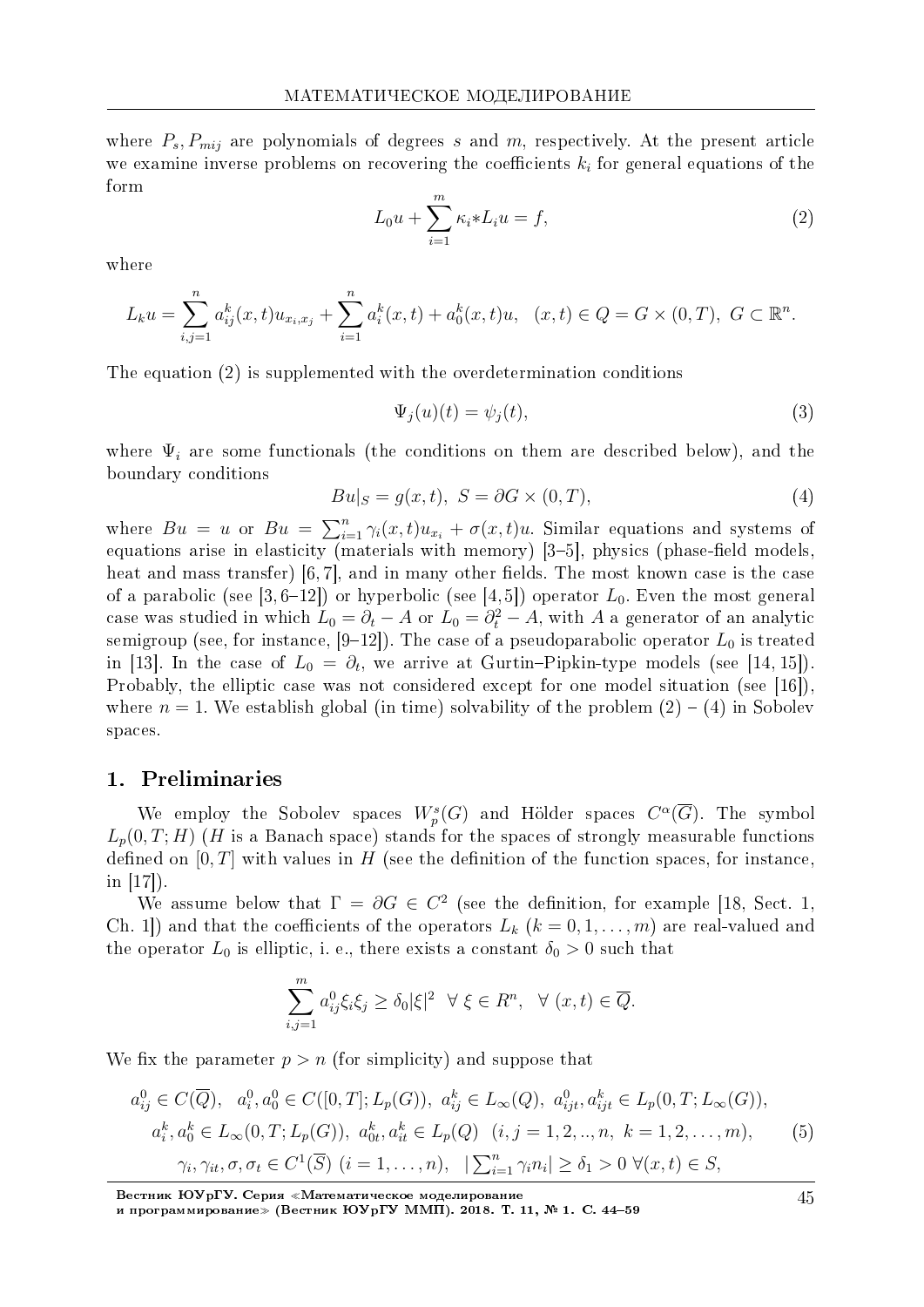where  $\vec{n} = (n_1, n_2, \ldots, n_n)$  is the outward unit normal to *S* and  $\delta_1$  is a constant. The operator  $L_0$  is assumed invertible, i. e., the following theorem is valid.

**Theorem 1.** Let the condition (5) hold. The problem with a parameter

$$
L_0(t)u = f(x), \t B(t)u|_{\Gamma} = g(x), \t (6)
$$

*for every*  $f \in L_p(G)$   $(p > n)$  and  $g \in W_p^{s_0}(\Gamma)$   $(s_0 = 2 - 1/p$  in the case of the Dirichlet conditions and  $s_0 = 1 - 1/p$  the case of the oblique derivative problem) has a unique solution  $u \in W_p^2(G)$  satisfying the estimate

$$
||u||_{W_p^2(G)} \le c(||f||_{L_p(G)} + ||g||_{W_p^{s_0}(\Gamma)}),
$$

where the constant *c* is independent of  $f, g, t \in [0, T]$ .

The claim of the theorem holds whenever  $ker L_0 = 0$ . In particular, it suffices to require in the case of the Dirichlet boundary conditions that  $a_0^0 \leq 0$  a.e. in  $Q$  (see the maximum principle [19, Ch. 8]) and in the case of the oblique derivative problem that  $a_0^0 \leq 0$  a.e. in  $Q$  and  $a_0^0 < 0$  a.e. in some neighborhood about  $S$  (see Proposition 2.3.2 and Theorem 2.3.5 in [20]).

**Corollary 1.** As a direct corollary of the claim of the theorem, we have that if  $f(x,t) \in$  $C([\alpha, \beta]; L_p(G))$  and  $g(x, t) \in C([\alpha, \beta]; W_p^{s_0}(\Gamma))$   $(0 \leq \alpha < \beta \leq T)$  then the problem

$$
L_0(t)u = f(x, t), \t Bu|_{\Gamma} = g(x, t), \t(7)
$$

has a unique solution  $u \in C([\alpha, \beta]; W_p^2(G))$  satisfying the estimate

$$
||u||_{C([\alpha,\beta];W_p^2(G))} \leq c(||f||_{C([\alpha,\beta];L_p(G))} + ||g||_{C([\alpha,\beta];W_p^{s_0}(\Gamma))}),
$$

where the constant *c* is independent of  $f, g, \alpha, \beta$ . It is not also difficult to demonstrate that *if there exist the generalized derivatives*  $f_t \in L_p(\alpha, \beta; L_p(G))$ ,  $g_t \in L_p(\alpha, \beta; W_p^{s_0}(\Gamma))$  then a solution to the problem (7) is differentiable with respect to  $t$ ,  $u_t \in L_p(\alpha, \beta; W_p^2(G))$  and

$$
L_0(t)u_t = f_t(x,t) - L_{0t}u, \qquad Bu_t|_{\Gamma} = g_t(x,t) - B_t u|_{\Gamma}, \tag{8}
$$

for almost all  $t \in (\alpha, \beta)$  (the coefficients of the operators  $L_{0t}$ ,  $B_t$  are the derivatives with respect to *t* of the coefficients of  $L_0$ , *B*). Moreover, the following estimate is valid:

$$
||u_t||_{L_p(\alpha,\beta;W_p^2(G))} + ||u||_{C([\alpha,\beta];W_p^2(G))} \le
$$
  

$$
\leq c(||f||_{C([\alpha,\beta];L_p(G))} + ||g||_{C([\alpha,\beta];W_p^{s_0}(\Gamma))} + ||f_t||_{L_p(\alpha,\beta;L_p(G))} + ||g_t||_{L_p(\alpha,\beta;W_p^{s_0}(\Gamma))}),
$$

where the constant *c* is independent of  $\alpha$ ,  $\beta$ ,  $f$ ,  $g$ .

Note that the conditions (5) imply that the coefficients  $a_{ij}^k, a_i^k, a_0^k$  belong to the space  $C([0,T]; L_p(G))$  after a possible modification on a set of zero measure. In what follows we assume this condition to be fulfilled.

Lemma 1. The following inequalities hold:

$$
||u * v||_{L_p(0,\gamma)} \le ||u||_{L_p(0,\gamma)} ||v||_{L_1(0,\gamma)}, ||u * v||_{L_p(0,\gamma)} \le \gamma^{1-1/p} ||u||_{L_p(0,\gamma)} ||v||_{L_p(0,\gamma)}, \qquad (9)
$$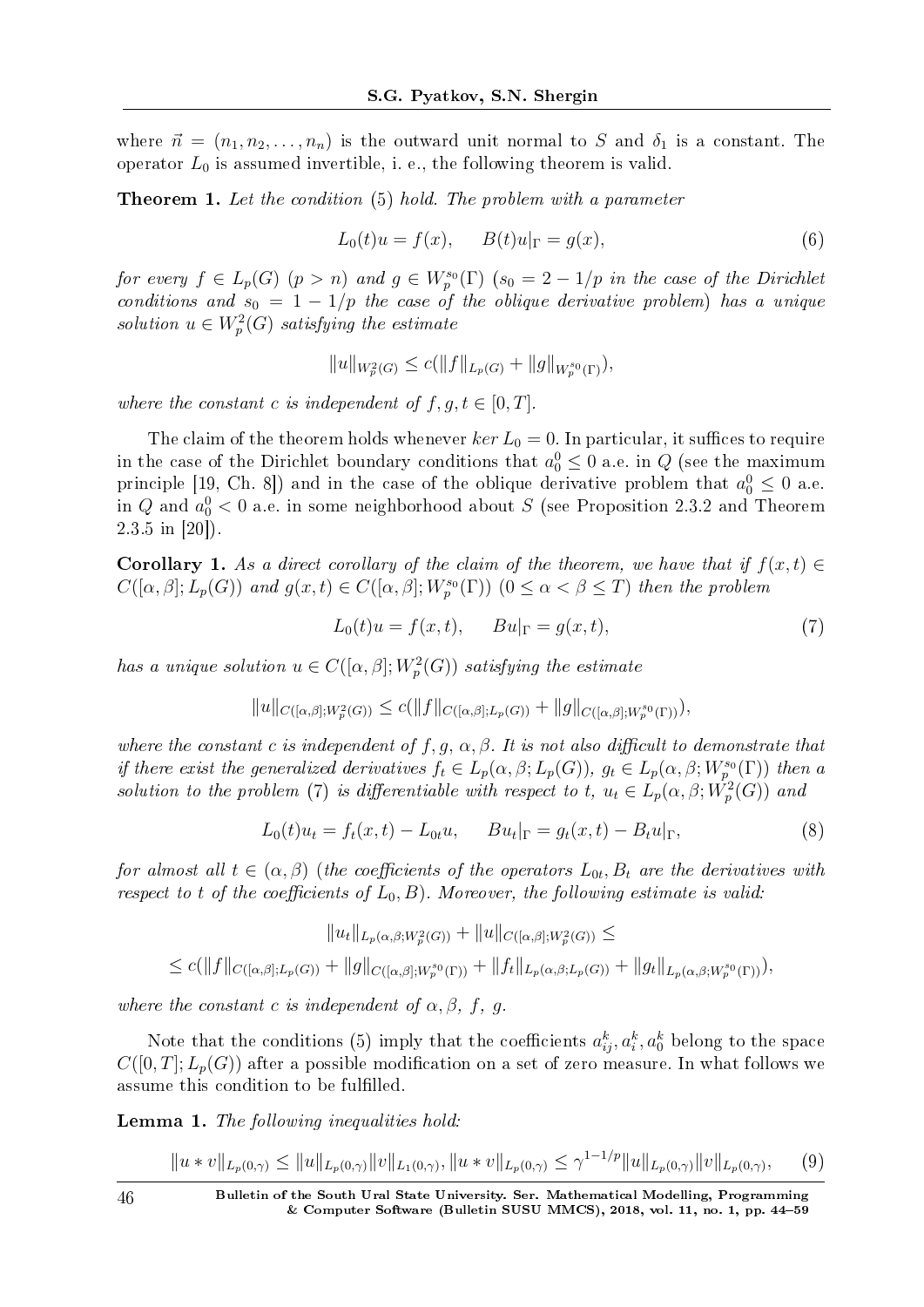$$
||u(t)||_{L_{\infty}(0,\gamma)} \le \gamma^{1-1/p} ||u_t||_{L_p(0,\gamma)}, \quad u(0) = 0,
$$
\n(10)

$$
||u(t)||_{L_p(0,\gamma)} \le \gamma ||u_t||_{L_p(0,\gamma)}, \quad u(0) = 0. \tag{11}
$$

The inequalities (9) are known (see, for instance, Lemma 3.1 in  $[6]$ ). The inequalities  $(10)$ ,  $(11)$  are an obvious consequence of the Newton-Leibnitz formula.

Assume that a solution to the problem (2) - (4) possesses the property  $u_t \in$  $L_p(0,T;W_p^2(G))$  and  $u \in C([0,T];W_p^2(G))$ , the conditions (5) hold,  $g \in C([0,T];W_p^{s_0}(\Gamma))$ , and  $g_t \in L_p(0,T; W_p^{s_0}(\Gamma)),$   $k_i(t) \in L_p(0,T)$  for all i, and  $f, f_t \in L_p(Q)$ . Taking  $t = 0$ in (2), we infer  $L_0(x,0)u(x,0) = f(x,0)$ . Applying Theorem 1, we can find the function  $u(x,0) = u_0(x)$  as a solution to the problem (6) at  $t = 0$ . The boundary condition (3) yields

$$
Bu_0(x)|_{\Gamma} = g(x, 0).
$$
 (12)

The condition (4) implies the necessary solvability condition

$$
\Psi_j(u_0(x)) = \psi_j(0) \quad j = 1, 2, \dots, m. \tag{13}
$$

Next, differentiating  $(2)$  with respect to t, we infer

$$
(L_0 u)_t + \int_0^t \sum_{i=1}^m k_i(\tau) (L_i u_t(x, t-\tau) + L_{it} u(t-\tau)) d\tau = f_t - \sum_{i=1}^m k_i(t) L_i(x, 0) u_0(x).
$$
 (14)

Construct an auxiliary function  $\Phi(x,t) \in C([0,T];W_p^2(G))$  such that  $\Phi_t \in$  $L_p(0,T;W_p^2(G))$ ,  $B\Phi|_S = g(x,t)$ , and  $\Phi(x,0) = u_0(x)$ . Let  $\Phi$  be a solution to the problem (7). Making the change of variables  $u = v + \Phi$ , we obtain the problem

$$
(L_0 v)_t + \int_0^t \sum_{i=1}^m k_i(\tau) (L_i v)_t (x, t - \tau) d\tau =
$$
  
= 
$$
-\sum_{i=1}^m k_i(t) L_i(x, 0) u_0(x) - \int_0^t \sum_{i=1}^m k_i(\tau) (L_i \Phi)_t (x, t - \tau) d\tau = f_0,
$$
 (15)

 $Bv|_{\Gamma} = 0, \quad v(x,0) = 0,$  $(16)$ 

$$
\Psi_j(v) = \psi_j - \Psi_j(\Phi) = \tilde{\psi}_j, \ j = 1, 2, \dots, m.
$$
\n(17)

**Theorem 2.** Assume that  $f, f_t \in L_p(Q)$ , the conditions (5), (12), (13) hold,  $g \in$  $C([0,T];W^{s_0}_p(\Gamma)), g_t \in L_p(0,T;W^{s_0}_p(\Gamma))$   $(p > n),$  and  $\psi_j \in W^1_p(0,T)$   $(j = 1,2,\ldots,m)$ . Then the problem (15) - (17) of determining the functions  $v, k_1, \ldots, k_m$  from the class  $v_t \in L_p(0,T;W_p^2(G)), v \in C([0,T];W_p^2(G)), k_i \in L_p(0,T)$   $(i = 1,2,...,m)$  is equivalent to the problem (2) - (4) of determining the functions  $u, k_1, \ldots, k_m$  such that  $u_t \in$  $L_p(0,T;W_p^2(G)), u \in C([0,T];W_p^2(G)),$  and  $k_i \in L_p(0,T)$   $(i = 1,2,\ldots,m)$ .

*Proof.* Actually, the arguments presented before the theorem show that if  $u, k_1, \ldots, k_m$ is a solution to the problem  $(2) - (4)$  from the above-pointed class then the functions  $v, k_1, \ldots, k_m$  is a solution to the problem  $(15) - (17)$ . So it suffices to verify the converse statement. Let  $v, k_1, \ldots, k_m$  is a solution to the problem  $(15) - (17)$ . Put  $u = v + \Phi$ . The equalities  $f_t = (L_0 \Phi)_t$  and (15) imply that

$$
\partial_t (L_0 u) + \partial_t \int_0^t \sum_{i=1}^m k_i(\tau) L_i u(x, t - \tau) d\tau = f_t,
$$
\n(18)

Вестник ЮУрГУ. Серия «Математическое моделирование<br>и программирование» (Вестник ЮУрГУ ММП). 2018. Т. 11, № 1. С. 44–59

47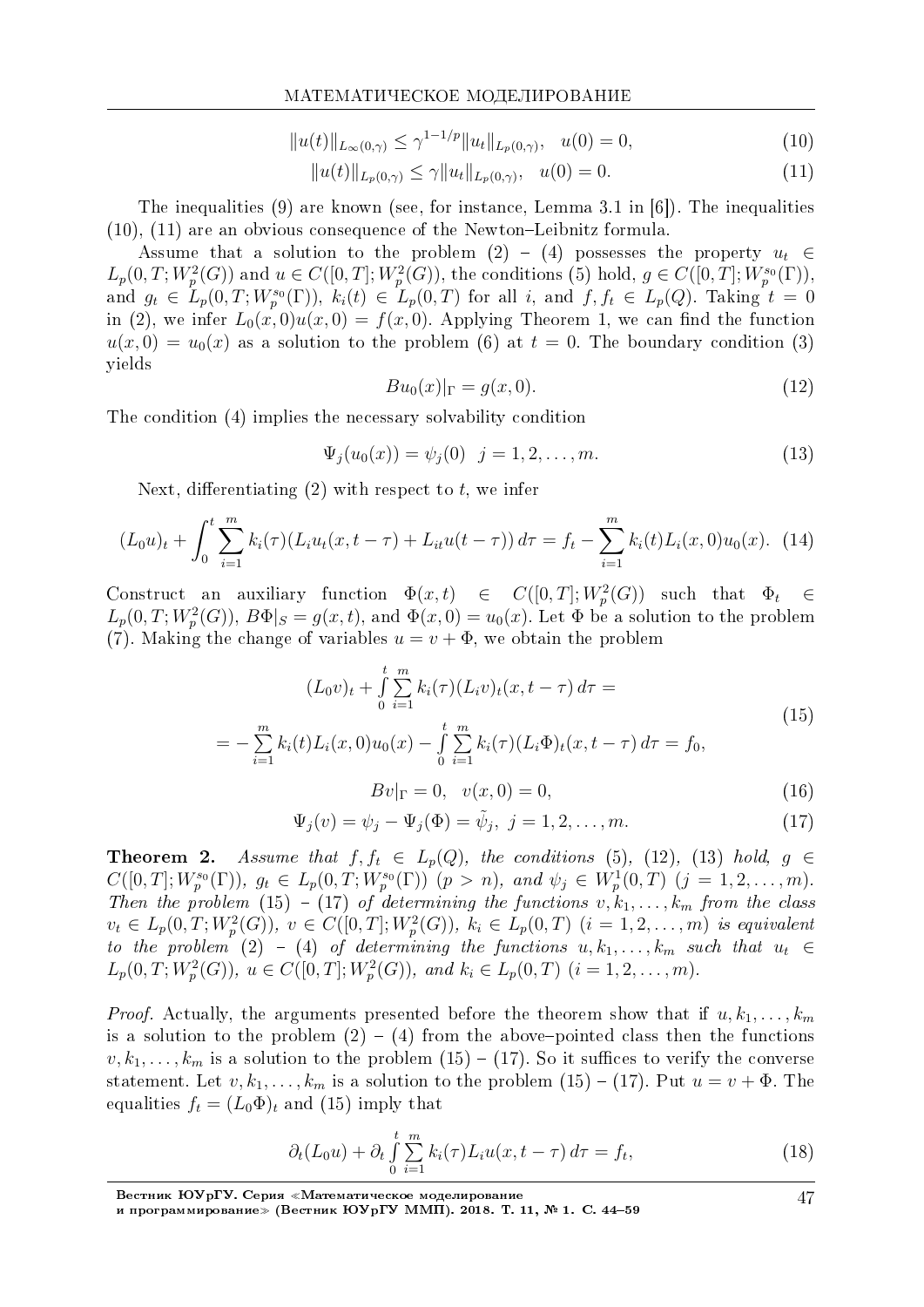Integrating this equality from 0 to *t*, we derive that

$$
L_0 u + \int_0^t \sum_{i=1}^m k_i(\tau) L_i u(x, t - \tau) d\tau = f(t) + L_0 u(x, 0) - f(x, 0).
$$

Since  $0 = v(x, 0) = u(x, 0) - \Phi(x, 0) = u(x, 0) - u_0(x), u(x, 0) = u_0(x)$ , the definition of the function  $u_0$ , yields  $Lu(x, 0) - f(x, 0) = 0$ , i. e., the equality (2) holds. The validity of the condition (4) is obvious.

Let  $0 \leq \alpha < \beta \leq T$ . Define the space  $H(\alpha, \beta)$  as the space of functions  $v(x, t)$  such that  $v_t \in L_p(\alpha, \beta; W_p^2(G))$ ,  $v \in C([\alpha, \beta]; W_p^2(G))$ ,  $Bv|_{\Gamma} = 0$ . Endow it with the norm  $||v||_{H(\alpha,\beta)} = ||v||_{C([\alpha,\beta];W_p^2(G))} + ||v_t||_{L_p(\alpha,\beta;W_p^2(G))}$ . In what follows, a norm of a vector is the sum of the norms of its coordinates.

Lemma 2. Let the conditions (5) hold. Then

$$
||(L_jv)_t||_{L_p(\alpha,\beta;L_p(G))} \le c||v||_{H(\alpha,\beta)} \quad \forall v \in C([\alpha,\beta];W_p^2(G)) : v_t \in L_p(\alpha,\beta;W_p^2(G)), \quad (19)
$$

$$
||L_{jt}v||_{L_p(\alpha,\beta;L_p(G))} \le c||v||_{C([\alpha,\beta];W_p^2(G))} \forall v \in C([\alpha,\beta];W_p^2(G)) : v_t \in L_p(\alpha,\beta;W_p^2(G)), \quad (20)
$$
  
where  $0 \le \alpha < \beta \le T$  and the constant c is independent of  $\alpha, \beta, j$ .

Proof. The proof is more or less obvious. As an example, we establish (20). The expression  $L_{jt}v$  contains the summands  $a_{ikt}^jv_{x_ix_k}$ ,  $a_{kt}^jv_{x_k}$ , and  $a_0^j$  $v_0^j$ . We have

$$
||a_{ikt}^{j}v_{x_{i}x_{k}}||_{L_{p}(\alpha,\beta;L_{p}(G))} \leq \left(\int_{\alpha}^{\beta} ||a_{ikt}^{j}||_{L_{\infty}(G)}^{p} dt\right)^{1/p} ||v_{x_{i}x_{k}}||_{L_{\infty}(\alpha,\beta;L_{p}(G))} \leq c_{ik}^{j}(\alpha,\beta) ||v||_{H(\alpha,\beta)}.
$$
 (21)

Similarly, we infer

$$
||a_{kt}^{j}v_{x_{k}}||_{L_{p}(\alpha,\beta;L_{p}(G))} \leq ||a_{kt}^{j}||_{L_{p}(\alpha,\beta;L_{p}(G))} ||v_{x_{k}}||_{L_{\infty}(\alpha,\beta;L_{\infty}(G))} \leq c_{k}^{j}(\alpha,\beta) ||v||_{H(\alpha,\beta)}, \qquad (22)
$$

$$
||a_{0t}^{j}v||_{L_{p}(\alpha,\beta;L_{p}(G))} \leq c_{0}^{j}(\alpha,\beta)||v||_{H(\alpha,\beta)}.
$$
\n(23)

 $\Box$ 

 $\Box$ 

Here we employ the embedding  $W_p^1(G) \subset L_\infty(G)$  (see [17]). We can take the sum of the  $\text{constants} \ c_{ik}^j(0,T), \ c_i^j$  $a_i^j(0,T)$ ,  $c_0^j$  $\mathcal{O}_0^{\jmath}(0,T)$  over all indices as the constant in (20).

Lemma 3. Let the conditions (5) hold. Then the following inequalities hold:

$$
\|\int_0^t k_j(\tau)(L_j w)_t(x, t-\tau) d\tau\|_{L_p(0,\gamma;L_p(G))} \le c_1 \gamma^{1-1/p} \|k_j\|_{L_p(0,\gamma)} \|w\|_{H(0,\gamma)}, \ \gamma \le T,
$$
 (24)

$$
\|\int_{l}^{t} k_{j}(\tau)(L_{j}w)_{t}(x,t-\tau) d\tau\|_{L_{p}(l,l+\gamma;L_{p}(G))} \leq c_{1}\gamma^{1-1/p} \|k_{j}\|_{L_{p}(l,l+\gamma)} \|w\|_{H(0,\gamma)}, \ l+\gamma \leq T, \ (25)
$$

$$
\|\int_0^{t-l} k_j(\tau)(L_j w)_t(x, t-\tau) d\tau\|_{L_p(l, l+\gamma; L_p(G))} \le c_1 \gamma^{1-1/p} \|k_j\|_{L_p(0, \gamma)} \|w\|_{H(l, l+\gamma)}, \ l+\gamma \le T, \ (26)
$$

*valid for every every*  $w \in C([\alpha, \beta]; W_p^2(G))$  such that  $w_t \in L_p(\alpha, \beta; W_p^2(G))$ . The constant  $c_1$  *is independent of*  $\gamma$ *, l, j.*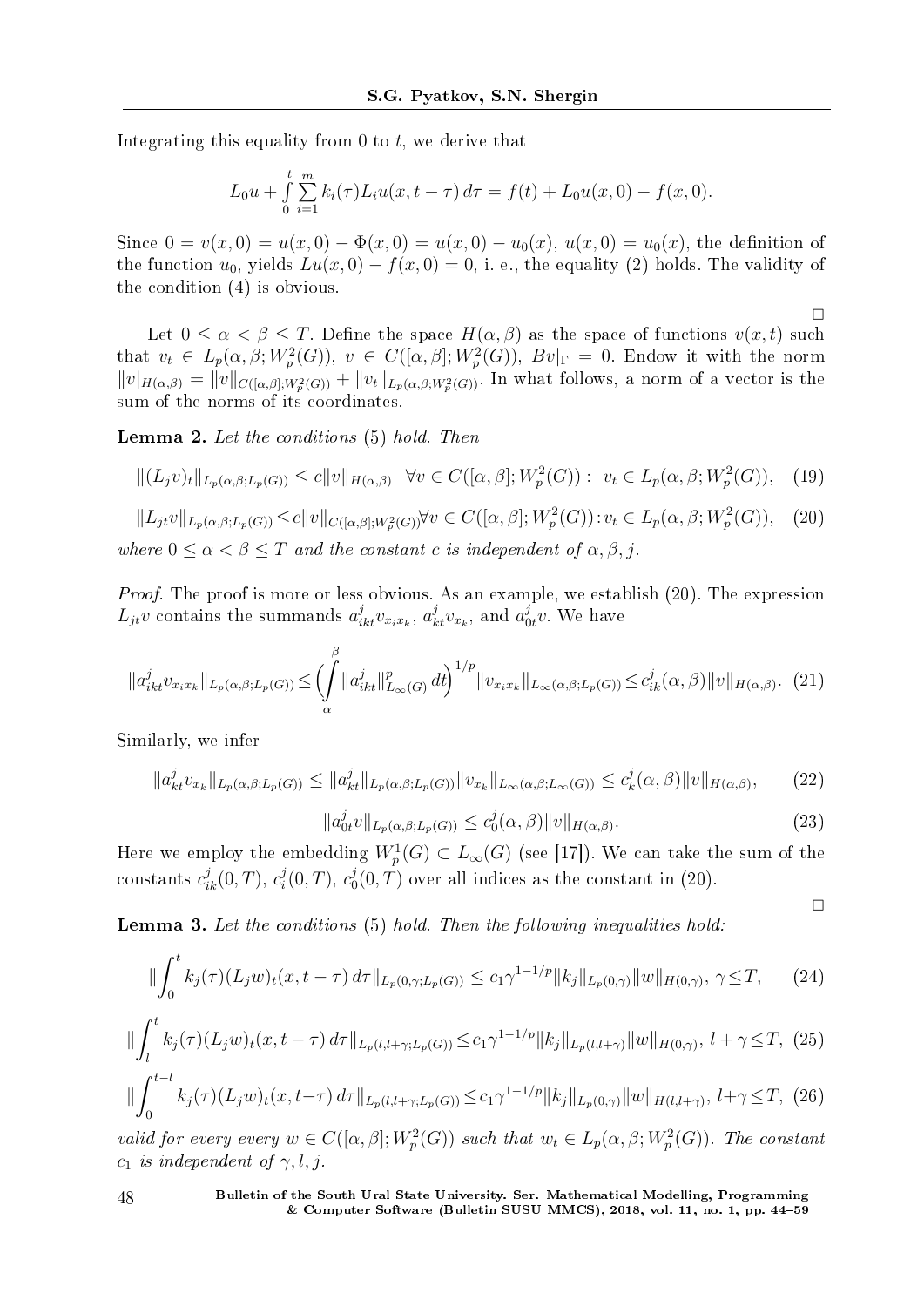*Proof.* To prove (24), we first use the Minkowski inequality inserting the norm in  $L_p(G)$ under the integral sign. Next, we apply Lemmas 2 and 3. To establish (25), we use the change of variables. We have

$$
\|\int_l^t k_j(\tau)(L_j w)_t(x, t-\tau) d\tau\|_{L_p(l, l+\gamma; L_p(G))} = \|\int_0^r k_j(\tau_1+l)(L_j w)_t(x, r-\tau_1) d\tau_1\|_{L_p(0, \gamma; L_p(G))}.
$$

Thus, we obtain the integral of the form  $(24)$  which is estimated similarly. The estimate of the last integral after the change of variables is reduced to estimating the espression

$$
\|\int_0^r k_j(\tau)(L_j w)_t(x, r+l-\tau) d\tau\|_{L_p(0,\gamma;L_p(G))},
$$

which is again of the same form as the left-hand side of  $(24)$ .

 $\Box$ 

Consider the auxiliary equation

$$
L_0 v_t + L_{0t} v + \int_0^t \sum_{i=1}^m k_i(\tau) (L_i v)_t(x, t - \tau) d\tau = f_0.
$$
 (27)

Let  $Q^{\gamma} = G \times (0, \gamma)$ . Fix  $T_0 \leq T$ .

**Theorem 3.** Assume that  $f_0 \in L_p(Q^{T_0})$   $(p > n)$ , the conditions (5) hold, and  $k_i \in$  $L_p(0,T_0)$   $(i = 1,2,...,m)$ . Then there exsists a unique solution to the problem (16), (27), such that  $v \in H(0,T_0)$ . There exists a constant  $c > 0$  independent of f and  $T_0$  such that a solution to the problem  $(16)$ ,  $(27)$  satisfies the estimate

$$
||v||_{C([0,T_0];W_p^2(G))} + ||v_t||_{L_p(0,T_0;W_p^2(G))} \leq c||f_0||_{L_p(Q^{T_0})}.
$$

*Proof.* We reduce the problem to an integral equation. From (27) we have

$$
v(x,t) + L_0^{-1} \int_0^t \int_0^{\xi} \sum_{i=1}^m k_i(\tau) (L_i v)_{\xi}(x,\xi-\tau) d\tau d\xi = L_0^{-1} \int_0^t f_0(x,\tau) d\tau = f_1,
$$
 (28)

where the operator  $L_0^{-1}f$  takes a function f onto a solution to the problem (7) with  $g=0$ . First, we justify a local solvability. We have the equation

$$
v + S(v) = f_1 \tag{29}
$$

Estimate  $||S(v)||_{H(0,\gamma)}$   $(\gamma \leq T_0)$ . Corollary 1 and Lemma 3 yield

$$
||S(v)||_{H(0,\gamma)} \le c\gamma^{1-1/p} ||v||_{H(0,\gamma)} ||\vec{k}||_{L_p(0,\gamma)} \le c\gamma^{1-1/p} ||v||_{H(0,\gamma)} ||\vec{k}||_{L_p(0,T_0)},\tag{30}
$$

where the constant c is independent of  $\gamma$  and  $\vec{k} = (k_1, k_2, \dots, k_m)$ . Hence, for  $\gamma \leq \gamma_0$  with  $\gamma_0^{1-1/p}c\|\vec{k}\|_{L_p(0,T)}=1/2$ , we obtain that  $||S(v)||_{H(0,\gamma)} \leq ||v||_{H(0,\gamma)}/2$  and the fixed point theorem implies the solvability of the equation (29) on [0,  $\gamma_0$ ]. Prove that the equation is solvable on every of the segments  $[0, l\gamma_0 + \tau_0]$ , with  $l\gamma_0 < T_0$ ,  $l = 1, 2, ..., \tau_0 \le \min(\gamma_0, T_0$  $l\gamma_0$ ). Proceed by induction. Assume that we have already proven the solvability of (29) on the segment [0,  $l\gamma_0$ ]. Rewrite the equation (29) in the form

$$
v(x,t) + S_0(v) = f_1 - S(v) + S_0(v) = f_2,
$$
\n(31)

49

Вестник ЮУрГУ. Серия «Математическое моделирование<br>и программирование» (Вестник ЮУрГУ ММП). 2018. Т. 11, № 1. С. 44–59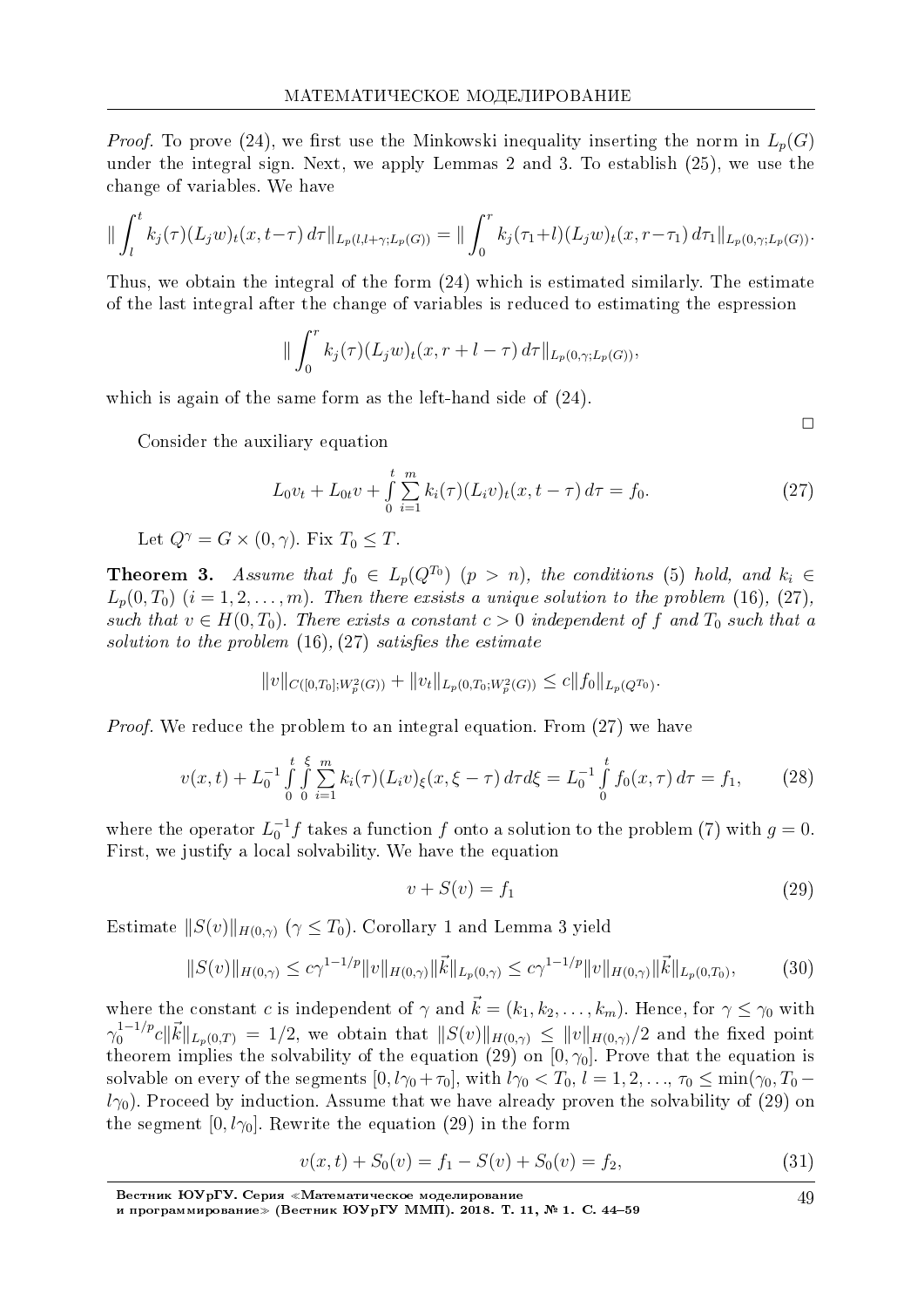$$
S_0(v) = \begin{cases} 0, & t \le l\gamma_0, \\ L_0^{-1} \int_{k\gamma_0}^t \int_0^{\xi - l\gamma_0} \sum_{i=1}^m k_i(\tau) (L_i v)_{\xi}(x, \xi - \tau) d\tau d\xi, & t \in (l\gamma_0, l\gamma_0 + \tau_0) \end{cases} (32)
$$

It is easy to make sure that the expression  $-S(v)+S_0(v)$  contains the values of the function *v* on the segment  $[0, k\gamma_0]$  only and thereby this expression is an already known function. By Corollary 1 and Lemma 3, the operator  $S_0(v)$  admits the estimate

$$
||S_0(v)||_{H(0,l\gamma_0+\tau_0)} \le c\gamma_0^{1-1/p} ||v||_{H(l\gamma_0,l\gamma_0+\tau_0)} ||\vec{k}||_{L_p(0,\gamma_0)} \le ||v||_{H(0,l\gamma_0+\tau_0)}/2 \tag{33}
$$

(as is easily seen, we can assume that the constant *c* in (33) and that in (30) coincide). Hence, the equation (31) is solvable. Obviously, a solution to the equation (31) with the right-hand side  $f_2$  is an extension of a solution to the equation  $(29)$  on the segment  $[l\gamma_0, l\gamma_0 + \tau_0].$ 

### 2. Main Results

Write out additional conditions on the data of the problem. We examine the problem  $(2) - (4)$  assuming that the functionals  $\Psi_j$  meet the conditions

$$
\Psi_j \in L(W_p^2(G), \mathbb{R}), \quad \Psi_j(u_0) = \psi_j(0), \ j = 1, 2, \dots, m. \tag{34}
$$

The symbol  $L(A, B)$  for given spaces A, B stands for the space of linear continuous operators defined on *A* with values in *B*.

Well-posedness conditions. Assume that *B* is the matrix with entries  $b_{ij}$  =  $\Psi_i(L_0^{-1}L_j(x,0)u_0(x))$  and there exists a constant  $\delta_2 > 0$  such that

$$
|\det B| \ge \delta_2 \quad \forall t \in [0, T], \tag{35}
$$

 $\Box$ 

where  $L_0^{-1}f$  is a solution  $v_0$  to the problem  $L_0v_0 = f$ ,  $Bv_0|_{\Gamma} = 0$ .

**Theorem 4.** Assume that  $f, f_t \in L_p(Q)$ , the conditions (5), (12), (13), (34), (35)  $hold, g \in C([0,T]; W_p^{s_0}(\Gamma)), g_t \in L_p(0,T; W_p^{s_0}(\Gamma)) \text{ (}p > n), and \ \vec{\psi} \in W_p^1(0,T) \text{ (}\vec{\psi} =$  $(\psi_1, \psi_2, \ldots, \psi_m)$ . Then there exists a unique solution to the problem  $(2)$  -  $(4)$  such that  $u_t \in L_p(0,T;W_p^2(G))$ ,  $u \in C([0,T];W_p^2(G))$ ,  $\vec{k} \in L_p(0,T)$ ,  $\vec{k} = (k_1,k_2,\ldots,k_m)$ . For any two solutions  $(u_1, \vec{k}_1), (u_2, \vec{k}_2)$  to the problem  $(2) - (4)$  relating to the data  $f_i, g_i, \vec{\psi}_i$   $(i = 1, 2)$ satisfying the conditions of the theorem, there is the estimate

$$
||u_1 - u_2||_{C([0,T];W_p^2(G))} + ||u_{1t} - u_{2t}||_{L_p(0,T;W_p^2(G))} + \sum_{i=1}^m ||k_1 - k_2||_{L_p(0,T)} \le
$$
  
 
$$
\leq c(||f_1 - f_2||_{W_p^1(0,T;L_p(G))} + ||g_1 - g_2||_{L_p(0,T;W_p^{s_0}(\Gamma))} + ||\vec{\psi}_1 - \vec{\psi}_2||_{W_p^1(0,T)}),
$$
 (36)

where the constant *c* depends, in particular, on the norm of the data in the corresponding spaces and the constants in the condition (35).

Proof. Consider the equivalent problem (see Theorem 2)

$$
(L_0v)_t + \int_{0}^{t} \sum_{j=1}^{m} k_i(\tau)((L_jv)_t(x, t-\tau) + (L_j\Phi)_t(x, t-\tau)) d\tau + \sum_{j=1}^{m} k_j(t)L_j(x, 0)u_0(x) = 0, \quad (37)
$$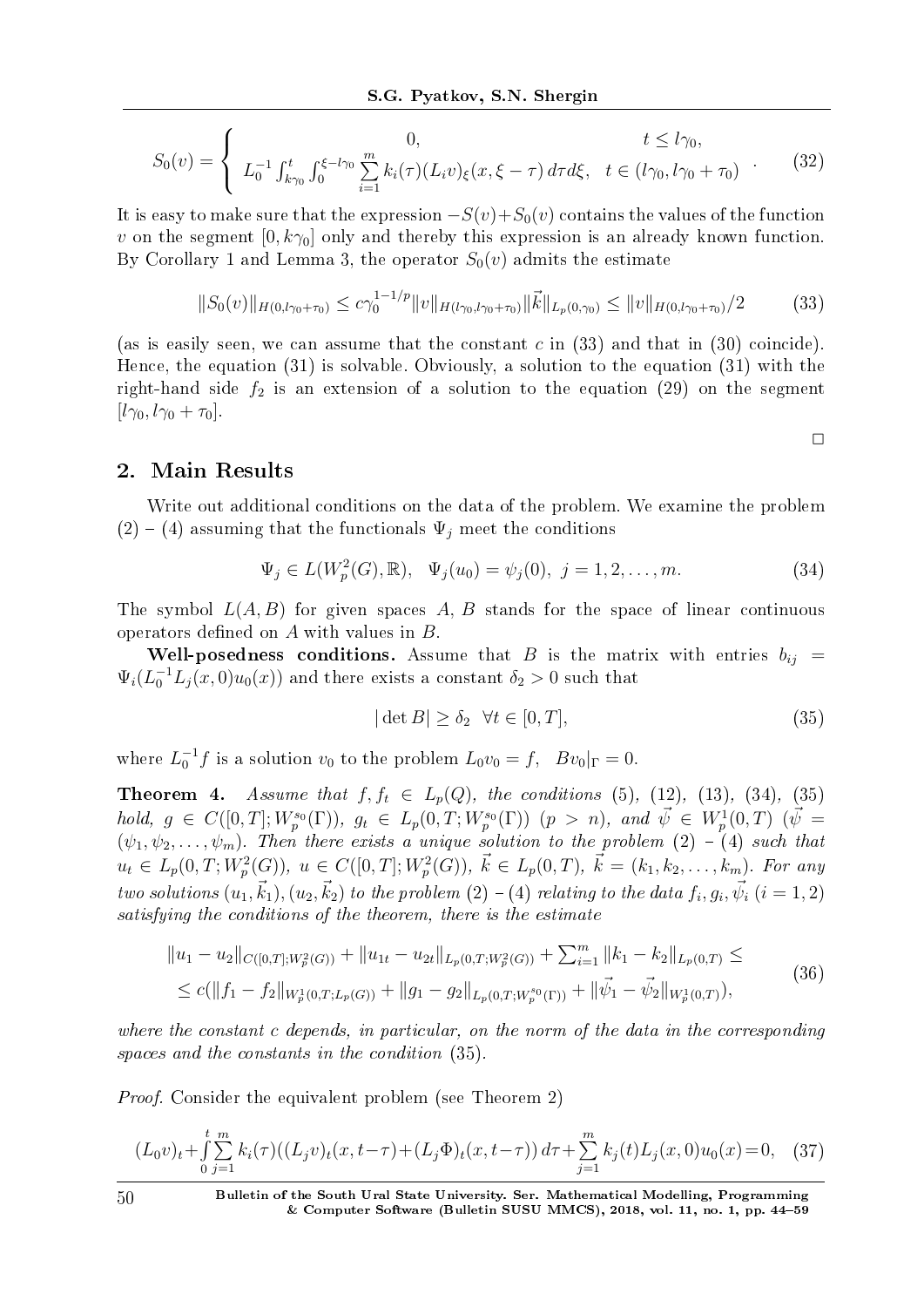$$
Bv|_{\Gamma} = 0, \quad v(x,0) = 0,\tag{38}
$$

$$
\Psi_j(v) = \tilde{\psi}_j, \ j = 1, 2, \dots, m. \tag{39}
$$

Construct a system for determining the functions  $k_i$ . Inverting the operator  $L_0$ , we arrive at the equation

$$
v_t(x,t) + L_0^{-1}L_{0t}v + L_0^{-1} \int_0^t \sum_{j=1}^m k_j(\tau)((L_jv)_t(x,t-\tau) + (L_j\Phi)_t(x,t-\tau)) d\tau + + v_0(v) = -\sum_{j=1}^m k_j(t)L_0^{-1}L_j(x,0)u_0(x),
$$
\n(40)

where  $L_0^{-1}f$  takes a function f onto a solution to the problem (7) with  $g = 0$  and the function  $v_0(v)$  is zero in the case of the Dirichlet boundary conditions while  $v_0(v)$  is a solution to the problem  $L_0v_0 = 0$ ,  $Bv_0 = -B_t v$  in the case of the oblique derivative problem (the coefficients of the operator  $B_t$  are the derivatives with respect to t of the coefficients of  $B$ ). The equation (37) can be written in either of the forms

$$
L_0 v(x,t) = -\int_0^t \int_0^{\xi} \sum_{j=1}^m k_j(\tau) (\tau) ((L_j v)_t (x, \xi - \tau) + (L_j \Phi)_t (x, \xi - \tau)) d\tau d\xi -
$$
  

$$
-\sum_{j=1}^m \int_0^t k_j(\xi) d\xi L_j(x,0) u_0(x) = G(v),
$$
  

$$
v(x,t) = L_0^{-1} G(v).
$$
 (42)

 $v(x,t) = L_0^{-1}G(v).$ 

Applying the functional  $\Psi_i$  to (40), we obtain

$$
\tilde{\psi}_{it} + \Psi_i (L_0^{-1} L_{0t} v) + \Psi_i (L_0^{-1} \int_0^t \sum_{j=1}^m k_j(\tau) (L_j v)_t (x, t - \tau) d\tau) + \Psi_i (v_0) =
$$
\n
$$
= - \sum_{j=1}^m k_j(t) \Psi_i (L_0^{-1} L_j (x, 0) u_0(x)) - \Psi_i (L_0^{-1} \int_0^t \sum_{j=1}^m k_j(\tau) (L_j \Phi)_t (x, t - \tau) d\tau).
$$
\n(43)

In view of  $(35)$  this equality implies that

$$
\vec{k} = B^{-1}\vec{F} - B^{-1}A(\vec{k}),\tag{44}
$$

where  $\vec{F}$  has the coordinates  $F_i = -\tilde{\psi}_{it} \in W_p^1(0,T)$   $(i = 1,2,\ldots,m)$  and the operator  $A(\vec{k})$  the coordinates

$$
A_i(\vec{k}) = \Psi_i(L_0^{-1}L_{0t}v) + \Psi_i(L_0^{-1}\int_0^t \sum_{j=1}^m k_j(\tau)((L_jv)_t(x, t-\tau) + (L_j\Phi)_t(x, t-\tau)) d\tau) + \Psi_i(v_0(v)),
$$

where  $v = v(\vec{k})$  is a solution to the problem (37), (38). Thus, we have the system for the vector-function  $\vec{k} = (k_1, k_2, ..., k_m)$ . Prove its solvability. Note that by Theorem 3 (used on the segment  $[0, \gamma]$ , for a given  $\vec{k} \in L_p(0, \gamma)$  ( $\gamma \leq T$ ), we can uniquely determine the function  $v = v(\vec{k}) \in H(0, \gamma)$  as a solution to the equation (42). Establish some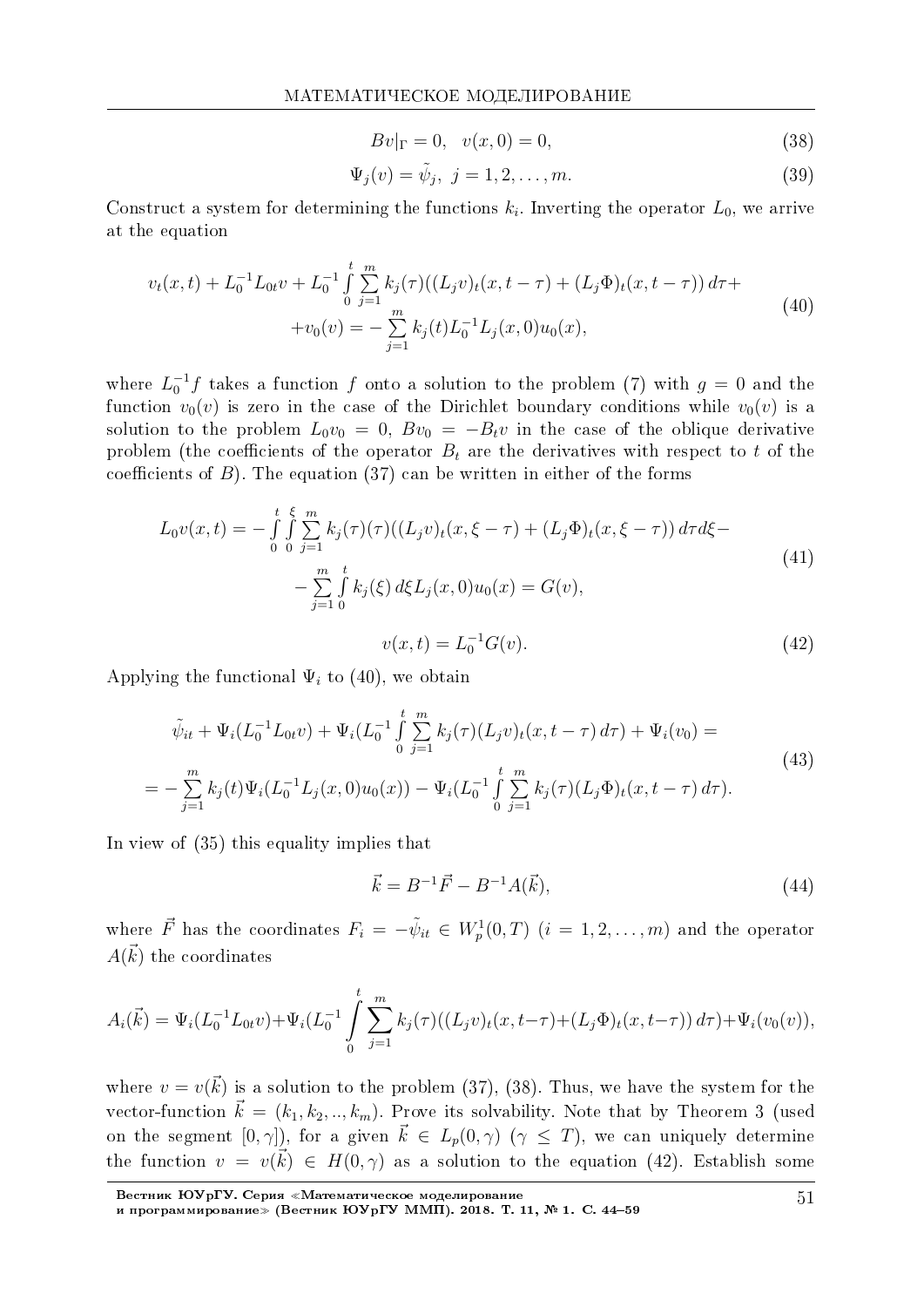estimates. Let  $R = 2||B^{-1}\vec{F}||_{L_p(0,T)}$ . We look for a vector  $\vec{k}$  in the ball  $B_R^{\gamma} = {\{\vec{k} \in L_p(0,\gamma) : \}}$  $\|\vec{k}\|_{L_p(0,\gamma)} \leq R$ . Let  $\vec{k} \in B_R^{\gamma}$  $R$ <sup>2</sup>. Estimate the quantity  $||L_0^{-1}G(v)||_{H(0,\gamma)}$ . We have

$$
G(v) - G(0) = \int_{0}^{t} \int_{0}^{\xi} \sum_{j=1}^{m} k_j(\tau) (\tau) (L_j v)_t(x, \xi - \tau) d\tau d\xi.
$$

Corollary 1, Lemma 4, and the inequalities (11) imply that

$$
||L_0^{-1}(G(v) - G(0))||_{H(0,\gamma)} = ||L_0^{-1}(G(v) - G(0))||_{H(0,\gamma)} \le c_1 \gamma^{1-1/p} ||\vec{k}||_{L_p(0,\gamma)} ||v||_{H(0,\gamma)}, \tag{45}
$$

$$
||L_0^{-1}G(0)||_{H(0,\gamma)} \le c_1 \gamma^{1-1/p} ||\vec{k}||_{L_p(0,\gamma)} ||\Phi||_{H(0,\gamma)} + c_2 ||\vec{k}||_{L_p(0,\gamma)} . \tag{46}
$$

Here  $c_1, c_2$  are some constants independent of  $\gamma$  and the unknowns. Thus, if

$$
\gamma_0^{1-1/p} c_1 R = 1/2,\tag{47}
$$

then, for  $\gamma \leq \gamma_0$ , a solution to the equation (42) satisfies the estimate

$$
||v||_{H(0,\gamma)} \le 2||\vec{k}||_{L_p(0,\gamma)}(c_1||\Phi||_{H(0,T)}\gamma_0^{1-1/p} + c_2) = 2||\vec{k}||_{L_p(0,\gamma)}c_3,
$$
\n(48)

which can also rewritten as

$$
||v||_{H(0,\gamma)} \le 2Rc_3. \tag{49}
$$

Proceed with the estimates for the summands in (44). Corollary 1 and the trace theorems [17, Sect. 4.7] yield

$$
||v_0||_{L_p(\alpha,\beta;W_p^2(G))} \leq c||B_t v||_{L_p(\alpha,\beta;W_p^{s_0}(\Gamma))} \leq c_4 ||v||_{L_p(\alpha,\beta;W_p^{2-1/p}(\Gamma))} \leq c_5 ||v||_{L_p(\alpha,\beta;W_p^2(G))},
$$
(50)

where the constant  $c_5$  is independent of  $0 \leq \alpha < \beta \leq T$ . Let  $\kappa_0 = \max_i ||\Psi_i||_{L(W_p^2(G), \mathbb{R})}$ . In view of  $(10)$ ,  $(34)$ ,  $(48)$ ,  $(50)$ , we infer

$$
\sum_{i=1}^{m} \|\Psi_i(v_0)\|_{L_p(0,\gamma)} \le \kappa_0 c_5 \|v\|_{L_p(0,\gamma;W_p^2(G))} \le c_6 \gamma^{1-1/p} \|v_t\|_{L_p(0,\gamma;W_p^2(G))} \le
$$
\n
$$
\le 2c_3 c_6 \gamma^{1-1/p} \|\vec{k}\|_{L_p(0,\gamma)}.
$$
\n
$$
(51)
$$

Using the arguments those in the derivation of  $(20)$ ,  $(10)$ , Corollary 1, and  $(48)$ , we obtain

$$
\sum_{j=1}^{m} \|\Psi_j(L_0^{-1}L_{0t}v)\|_{L_p(0,\gamma)} \le \kappa_0 c_7 \|v\|_{L_p(0,\gamma;W_p^2(G))} \le c_8 \gamma^{1-1/p} \|v_t\|_{L_p(0,\gamma;W_p^2(G))} \le
$$
  

$$
\le 2c_3 c_8 \gamma^{1-1/p} \|\vec{k}\|_{L_p(0,\gamma)},
$$
\n
$$
(52)
$$

where the constant  $c_8$  is independent of  $\gamma$  and  $\vec{k} = (k_1, k_2, \ldots, k_m)$ . Next, using (34), Corollary 1, and Lemma 3, we have

$$
\sum_{i=1}^{m} \|\Psi_i(L_0^{-1} \int_0^t \sum_{j=1}^m k_j(\tau)((L_j v)_t(x, t-\tau) + (L_j \Phi)_t(x, t-\tau)) d\tau)\|_{L_p(0,\gamma)} \le
$$
\n
$$
\le \kappa_0 c_1 \|\vec{k}\|_{L_p(0,\gamma)} \gamma^{1-1/p} (\|v\|_{H(0,\gamma)} + \|\Phi\|_{H(0,T)}) \le \|\vec{k}\|_{L_p(0,\gamma)} c_9 \gamma^{1-1/p},
$$
\n(53)

where  $c_9 = \kappa_0 c_1 (2Rc_3 + ||\Phi||_{H(0,T)})$ . The estimates  $(51) - (53)$  ensure that

$$
||B^{-1}A(\vec{k})||_{L_p(0,\gamma)} \le ||\vec{k}||_{L_p(0,\gamma)}\gamma^{1-1/p}c_{10}, \ c_{10} = (2c_3(c_6+c_8)+c_9). \tag{54}
$$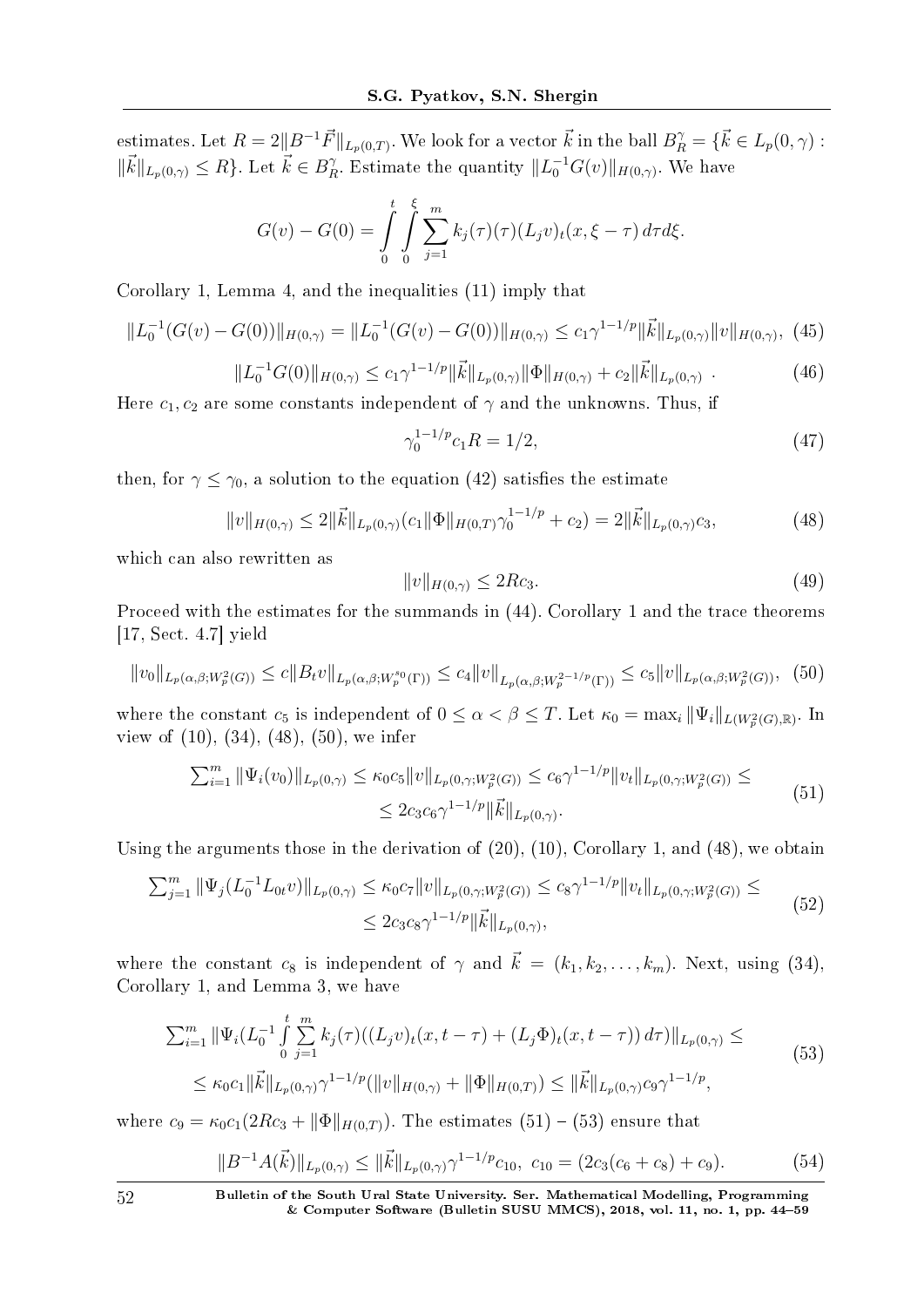Choose  $\gamma_1 \leq \gamma_0$  such that  $c_{10}\gamma_1^{1-1/p} = 1/2$ . In this case, for  $\gamma \leq \gamma_1$ , the operator  $B^{-1}\vec{F} - B^{-1}A(\vec{k})$  takes the ball  $B_R^{\gamma}$  into itself. Demonstrate that it is also contractive for an appropriate  $\gamma$ . Let  $\vec{k}^1, \vec{k}^2 \in B_R^{\gamma}$  ( $\gamma \leq \gamma_1$ ). Denote by  $v_1, v_2$  the corresponding solutions to the equation  $(42)$ . We have

$$
L_0 v_i(x,t) = -\int_0^t \int_0^{\xi} \sum_{j=1}^m k_j^i(\tau) (L_j v_i)_t(x,\xi - \tau) d\tau d\xi -
$$
  

$$
-\sum_{j=1}^m \int_0^t k_j^i(\xi) d\xi L_j(x,0) u_0(x) - \int_0^t \int_0^{\xi} \sum_{j=1}^m k_j^i(\tau) (L_j \Phi)_t(x,\xi - \tau) d\tau = G(v_i), \quad i = 1,2.
$$
 (55)

Subtracting these equalities, we obtain that

$$
L_0(v_1 - v_2) = -\int_0^t \int_0^{\xi} \sum_{j=1}^m (k_j^1 - k_j^2)(\tau) (L_j v_1)_t(x, \xi - \tau) + k_j^2(\tau) (L_j v_1 - L_j v_2)_t(x, \xi - \tau) d\tau d\xi -
$$
  

$$
- \sum_{j=1}^m \int_0^t (k_j^1 - k_j^2)(\xi) d\xi L_j(x, 0) u_0(x) - \int_0^t \int_0^{\xi} \sum_{j=1}^m (k_j^1 - k_j^2)(\tau) (L_j \Phi)_t(x, \xi - \tau) d\tau.
$$
  
(56)

As before in  $(48)$  (see also  $(45)$  and  $(47)$ ), we have

$$
||v_1 - v_2||_{H(0,\gamma)} \le 4\gamma^{1-1/p} c_1 c_3 R ||\vec{k_1} - \vec{k_2}||_{L_p(0,\gamma)} + 2c_3 ||\vec{k_1} - \vec{k_2}||_{L_p(0,\gamma)} \le ||\vec{k_1} - \vec{k_2}||_{L_p(0,\gamma)} 4c_3. (57)
$$

Thus, we obtain one more additional summand as compared with the estimate (48). Next. consider the difference  $A(\vec{k}_1) - A(\vec{k}_2)$ . We have

$$
A_i(\vec{k}_1) - A_i(\vec{k}_2) = \Psi_i(L_0^{-1} \int_0^t \sum_{j=1}^m k_j^1(\tau) (L_j v_1)_t(x, t - \tau) - k_j^2(\tau) (L_j v_2)_t(x, t - \tau) d\tau) +
$$
  
+ 
$$
\Psi_i(L_0^{-1} L_t(v_1 - v_2)) + \Psi_i(v_0(v_1 - v_2)) + \Psi_i(L_0^{-1} \int_0^t \sum_{j=1}^m (k_j^1 - k_j^2)(\tau) (L_j \Phi)_t(x, t - \tau) d\tau).
$$

Repeating the arguments with use of the estimates  $(49)$ ,  $(57)$  (valid for the functions  $(v_1, v_2)$ , we conclude that

$$
||B^{-1}A(\vec{k}^1) - B^{-1}A(\vec{k}^2)||_{L_p(0,\gamma)} \le ||\vec{k}^1 - \vec{k}^2||_{L_p(0,\gamma)} \gamma^{1-1/p} c_{11}, \ c_{11} = (c_{10} + 4\kappa_0 c_1 R c_3). \tag{58}
$$

Next, we can find  $\gamma_2 \leq \gamma_1$  such that  $\gamma_2^{1-1/p} c_{11} = 1/2$ . In this case, for  $\gamma \leq \gamma_2$ , the equation (44) is uniquely solvable in the ball  $B_R^{\gamma}$ .

Proceed with the question of global (in time) solvability of (44). We argue as in the proof of Theorem 3. Demonstrate that there exists  $\gamma_3 \leq \gamma_2$  such that the solvability of the system (44) on the segment  $[0, l\gamma_3]$   $(l = 1, 2, \ldots)$  implies the solvability of this system on  $[l\gamma_3, l\gamma_3 + \tau_0]$ , where  $\tau_0 = \min(\gamma_3, T - l\gamma_3)$ . Assume that the system is solvable on  $[0, l\gamma_3]$  $(l\gamma_3 < T)$ . Put

$$
\tilde{k}(t) = \begin{cases}\n\vec{k}(t), & t \in [l\gamma_3, l\gamma_3 + \tau_0] \\
0, & t < l\gamma_3\n\end{cases}, \quad \hat{k}(t) = \begin{cases}\n0, & t \in [l\gamma_3, l\gamma_3 + \tau_0] \\
\vec{k}(t), & t < l\gamma_3\n\end{cases}
$$

The function  $\hat{k}(t)$  is already known and we need to determine the function  $\tilde{k}(t)$ . Using the notation  $S_0(v)$  of Theorem 3, where  $\gamma_0$  is replaced with  $\gamma_3$ , we rewrite (41) in the form

$$
v + S_0 v = S_1(k) + f_3,\tag{59}
$$

53

Вестник ЮУрГУ. Серия «Математическое моделирование<br>и программирование» (Вестник ЮУрГУ ММП). 2018. Т. 11, № 1. С. 44–59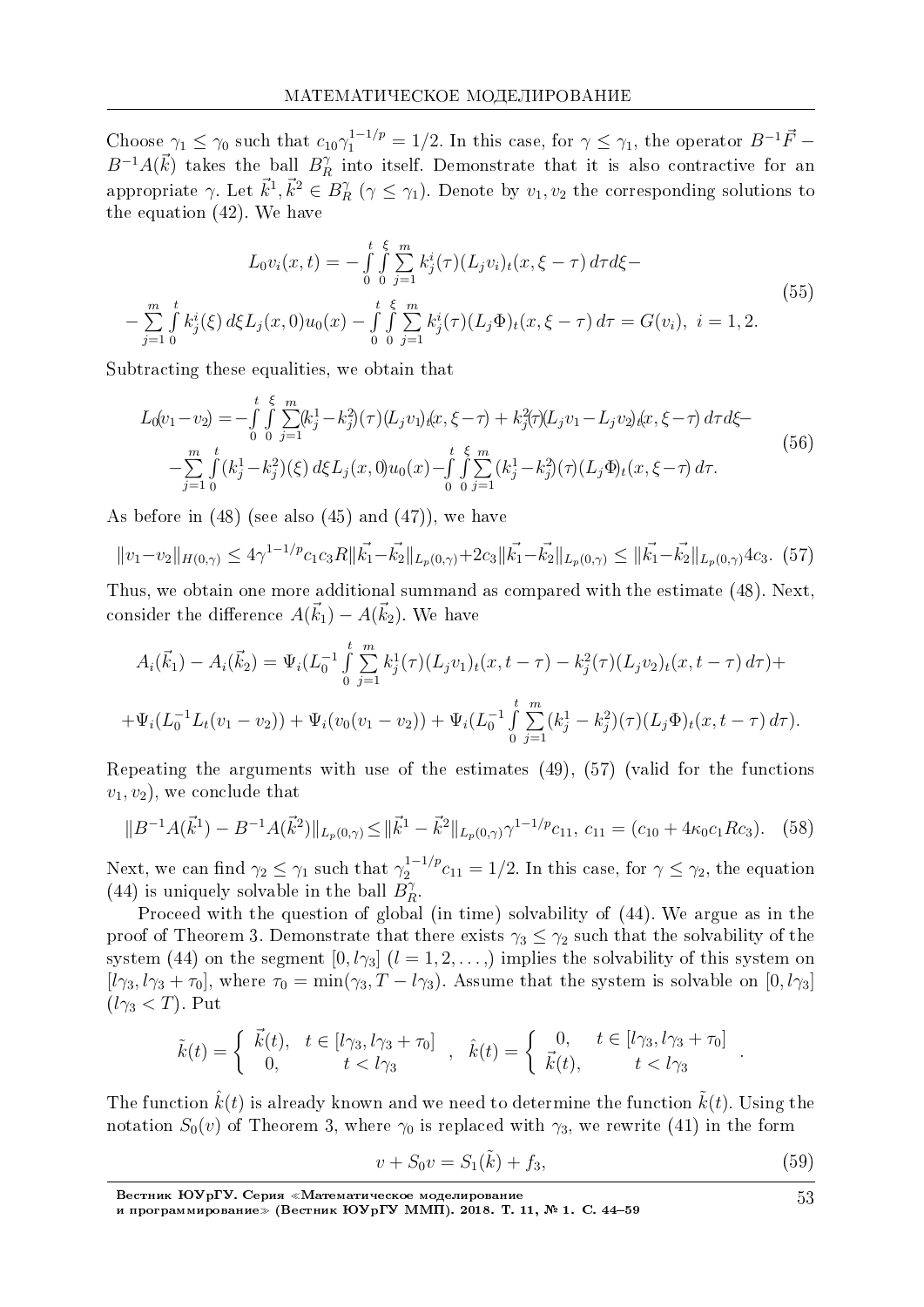where the right-hand side coincide with  $L_0^{-1}G(v)$  for  $t \leq l\gamma_3$  and, for  $t > l\gamma_3$ , we have

$$
S_1(\tilde{k}) = -L_0^{-1} \int_0^t \int_0^{\xi} \sum_{j=1}^m \tilde{k}_j(\tau) L_j(v + \Phi)_{\xi}(x, \xi - \tau) d\tau d\xi - \sum_{j=1}^m L_0^{-1} \int_0^t \tilde{k}_j(\xi) d\xi L_j(x, 0) u_0(x),
$$
  

$$
f_3 = -L_0^{-1} \int_0^t \int_0^{\xi} \sum_{j=1}^m \hat{k}_j(\tau) L_j(v + \Phi)_{\xi}(x, \xi - \tau) d\tau d\xi -
$$
  

$$
-L_0^{-1} \sum_{j=1}^m \int_0^t \hat{k}_j(\xi) d\xi L_j(x, 0) u_0(x) + S_0(v).
$$

Note that the function  $f_3$  is calculated with the use of the values of the functions  $v, k$  on the segment  $[0, l\gamma_2]$  and thus we can assume that it is a known function. We can see from (59) that  $v$  can be expressed trough  $k$  linearly. The proof of the estimate (45), Lemma 4, and the definition of the quantity  $\gamma_2$  imply that

$$
||S_0v||_{H(0,l\gamma_3+\tau_0)} \le c_1 \gamma_3^{1-1/p} ||\vec{k}||_{L_p(0,\gamma_3)} ||v||_{H(l\gamma_3,l\gamma_3+\tau_0)} \le ||v||_{H(l\gamma_3,l\gamma_3+\tau_0)}/2. \tag{60}
$$

Let  $v_1 = (I + S_0)^{-1} S_1(\tilde{k})$ . The estimate (60) yields  $||(I + S_0)^{-1}v||_{H(0,l\gamma_3 + \tau_0)} \leq 2||v||_{H(0,l\gamma_3 + \tau_0)}$ for all  $v \in H(0, l\gamma_3 + \tau_0)$ . In this case Corollary 1, Lemma 3, and  $(47) - (49)$  imply that

$$
||v_1||_{H(0,l\gamma_3+\tau_0)} \le 2c_1\gamma_3^{1-1/p} ||\tilde{k}||_{L_p(l\gamma_3,l\gamma_3+\tau_0)} (||v||_{H(0,\gamma_3)} + ||\Phi||_{H(0,\gamma_3)}) ++2c_2 ||\tilde{k}||_{L_p(l\gamma_3,l\gamma_3+\tau_0)} \le 4c_3 ||\tilde{k}||_{L_p(l\gamma_3,l\gamma_3+\tau_0)}.
$$
\n
$$
(61)
$$

Hence, the function  $v = v_1 + (I + S_0)^{-1} f_3$  is estimated by the quantity

$$
||v||_{H(0,l\gamma_3+\tau_0)} \le 4c_3 ||\tilde{k}||_{L_p(l\gamma_3,l\gamma_3+\tau_0)} + 2||f_3||_{H(0,l\gamma_3+\tau_0)}.
$$
\n(62)

Write out the representation for  $A_j(\vec{k})$  for  $t \geq l\gamma_3$ . We have

$$
A_i(\vec{k}) = A_i(\tilde{k}) + f_{4i}, \ A_i(\tilde{k}) = \Psi_i(L_0^{-1}L_{0t}v_1 + v_0(v_1)) +
$$
  
+
$$
\Psi_i(L_0^{-1} \int_0^t \sum_{j=1}^m \tilde{k}_j(\tau) L_j(v + \Phi)_t(x, t - \tau) d\tau) + \Psi_i(L_0^{-1} \int_0^{t-l_{\gamma_3}} \sum_{j=1}^m \hat{k}_j(\tau) (L_j v_1)_t(x, t - \tau) d\tau),
$$
  

$$
f_{4i} = \Psi_i(L_0^{-1}L_{0t}(I + S_0)^{-1}f_3) + \Psi_i(v_0((I + S_0)^{-1}f_3)) +
$$
  
+
$$
\Psi_i(L_0^{-1} \int_0^t \sum_{j=1}^m \hat{k}_j(\tau) (L_j \Phi)_t(x, t - \tau) d\tau) + \Psi_i(L_0^{-1} \int_0^t \sum_{t-\gamma_3}^m \hat{k}_j(\tau) (L_j v)_t(x, t - \tau) d\tau) +
$$
  

$$
\Psi_i(L_0^{-1} \int_0^{t-l_{\gamma_3}} \sum_{j=1}^m \hat{k}_j(\tau) (L_j(I + S_0)^{-1}f_3)_t(x, t - \tau) d\tau).
$$

The function  $f_{4i}$  depends on the values of k on the segment  $(0, l\gamma_3)$ . The remaining expression is a linear operator of the argument  $\tilde{k}$ . Establish some estimates. Note that the support of  $v_1$  belongs to the segment  $[l\gamma_2, l\gamma_2 + \tau_0]$ . As before on the proof of the estimates (51) and (52), we derive that

$$
\sum_{i=1}^{m} (||\Psi_i(L_0^{-1}L_{0t}v_1||_{L_p(l_{\gamma_3},l_{\gamma_3}+\tau_0)} + ||\Psi_i(v_0(v_1))||_{L_p(l_{\gamma_3},l_{\gamma_3}+\tau_0)}) \le
$$
\n
$$
\le (c_6 + c_8)\gamma_3^{1-1/p} ||v_1||_{H(l_{\gamma_3},l_{\gamma_3}+\tau_0)} \le \gamma_3^{1-1/p} (c_6 + c_8)4c_3 ||\tilde{k}||_{L_p(l_{\gamma_3},l_{\gamma_3}+\tau_0)}.
$$
\n(63)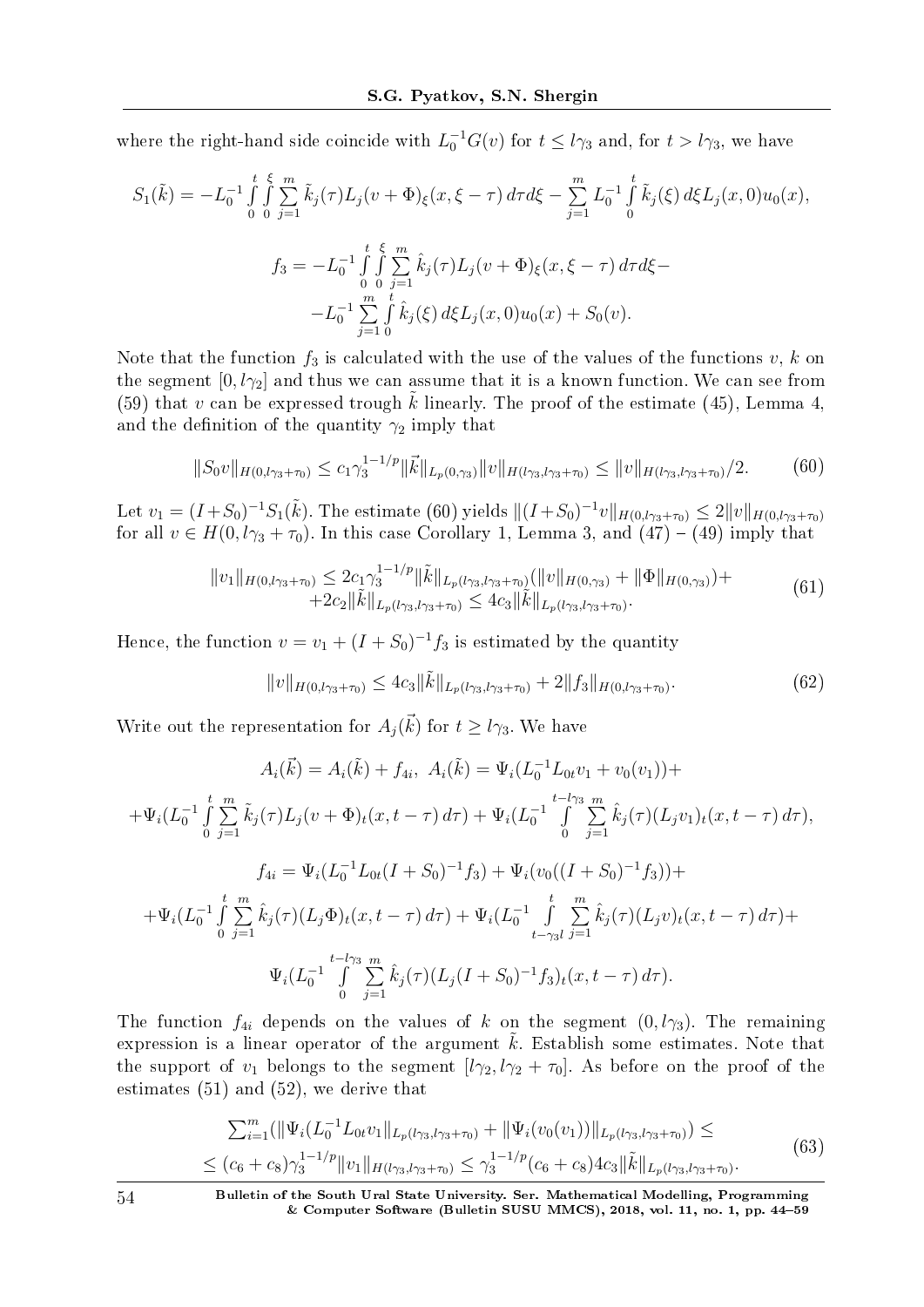Involving the arguments of the proof of (53), we infer

$$
\sum_{i=1}^{m} \|\Psi_{i}(L_{0}^{-1}\int_{0}^{t}\sum_{j=1}^{m}\tilde{k}_{j}(\tau)((L_{j}v)_{t}(x,t-\tau)+(L_{j}\Phi)_{t}(x,t-\tau))d\tau)\|_{L_{p}(l\gamma_{3},l\gamma_{3}+\tau_{0})} \leq
$$
\n
$$
\leq \kappa_{0}c_{1}\gamma_{3}^{1-1/p}\|\tilde{k}\|_{L_{p}(l\gamma_{3},l\gamma_{3}+\tau_{0})}(\|v\|_{H(0,\gamma_{3})}+\|\Phi\|_{H(0,T)}) \leq \gamma_{3}^{1-1/p}\|\tilde{k}\|_{L_{p}(l\gamma_{3},l\gamma_{3}+\tau_{0})}c_{9}.
$$
\n
$$
(64)
$$

Moreover, we have

$$
\sum_{i=1}^{m} \|\Psi_i(L_0^{-1} \int_0^{t-l\gamma_3} \sum_{j=1}^{m} \hat{k}_j(\tau)((L_j v_1)_t(x, t-\tau) d\tau)\|_{L_p(l\gamma_3, l\gamma_3+\tau_0)} \le
$$
\n
$$
\le \kappa_0 c_1 \gamma_3^{1-1/p} \|\vec{k}\|_{L_p(0, \gamma_3)} 4c_3 \|\tilde{k}\|_{L_p(l\gamma_3, l\gamma_3+\tau_0)} \le \kappa_0 c_1 \gamma_3^{1-1/p} 2Rc_3 \|\tilde{k}\|_{L_p(l\gamma_3, l\gamma_3+\tau_0)}.
$$
\n(65)

Thus, the estimate

$$
||B^{-1}A(\tilde{k})||_{L_p(l\gamma_3,l\gamma_3+\tau_0)} \leq \gamma_3^{1-1/p} ||\tilde{k}||_{L_p(l\gamma_3,l\gamma_3+\tau_0)}((c_6+c_8)4c_3+c_9+\kappa_0c_12Rc_3)
$$

is valid. Hence, if we choose  $\gamma_3$  so that

$$
\gamma_3^{1-1/p}((c_6+c_8)4c_3+c_9+\kappa_0c_12Rc_3)=1/2,
$$

then the operator  $B^{-1}A(\tilde{k})$  is contractive. Therefore, if the system (44) is solvable on the segment  $[0, l\gamma_3]$   $(l = 1, 2, \ldots)$  then the system is solvable on  $[l\gamma_3, l\gamma_3 + \tau_0]$ , where  $\tau_0 = \min(\gamma_3, T - l\gamma_3)$ . The latter implies that the system (44) is solvable on [0*, T*]. Show that the corresponding function  $v = v(k)$  (a solution to the problem (37), (38)) meets the conditions (39). Inverting the operator  $L_0$ , we validate the equality (40). Applying the functionals  $\Psi_j$  to (40), we obtain that

$$
(\Psi_i(v))_t + \Psi_i(L_0^{-1}L_{0t}v) + \Psi_i(L_0^{-1}\int_0^t \sum_{j=1}^m k_j(\tau)(L_jv)_t(x, t-\tau) d\tau) + \Psi_i(v_0) =
$$
  
= 
$$
-\sum_{j=1}^m k_j(t)\Psi_i(L_0^{-1}L_j(x, 0)u_0(x)) - \Psi_i(L_0^{-1}\int_0^t \sum_{j=1}^m k_j(\tau)(L_j\Phi)_t(x, t-\tau) d\tau).
$$

Subtracting this equality from (43), we arrive at the equality  $(\Psi_i(v))_t - \tilde{\psi}_{it} = 0$ , or (in view of (13), (17))  $\Psi_i(v) = \tilde{\psi}_i$ , i. e., the equalities (39) are fulfilled. The claim follows from Theorem 2.

The proof of the estimate (36) is in line with the proof of the existence. We just repeat the arguments paying attention to constants in the corresponding estimates.

 $\Box$ 

Acknowledgement. The authors were supported by RFBR (Grant 18-01-00620) and by the Act 211 of the Government of the Russian Federation (contract 02.A03.21.0011).

## References

1. Sveshnikov A.G., Alshin A.B., Korpusov M.O., Pletner U.D. Lineynye i nelineynye uravneniya sobolevskogo tipa [Linear and Non-Linear Sobolev Equations]. Moscow, Fizmatlit, 2007. (in Russian)

Вестник ЮУрГУ. Серия «Математическое моделирование и программирование» (Вестник ЮУрГУ ММП). 2018. Т. 11, № 1. С. 44-59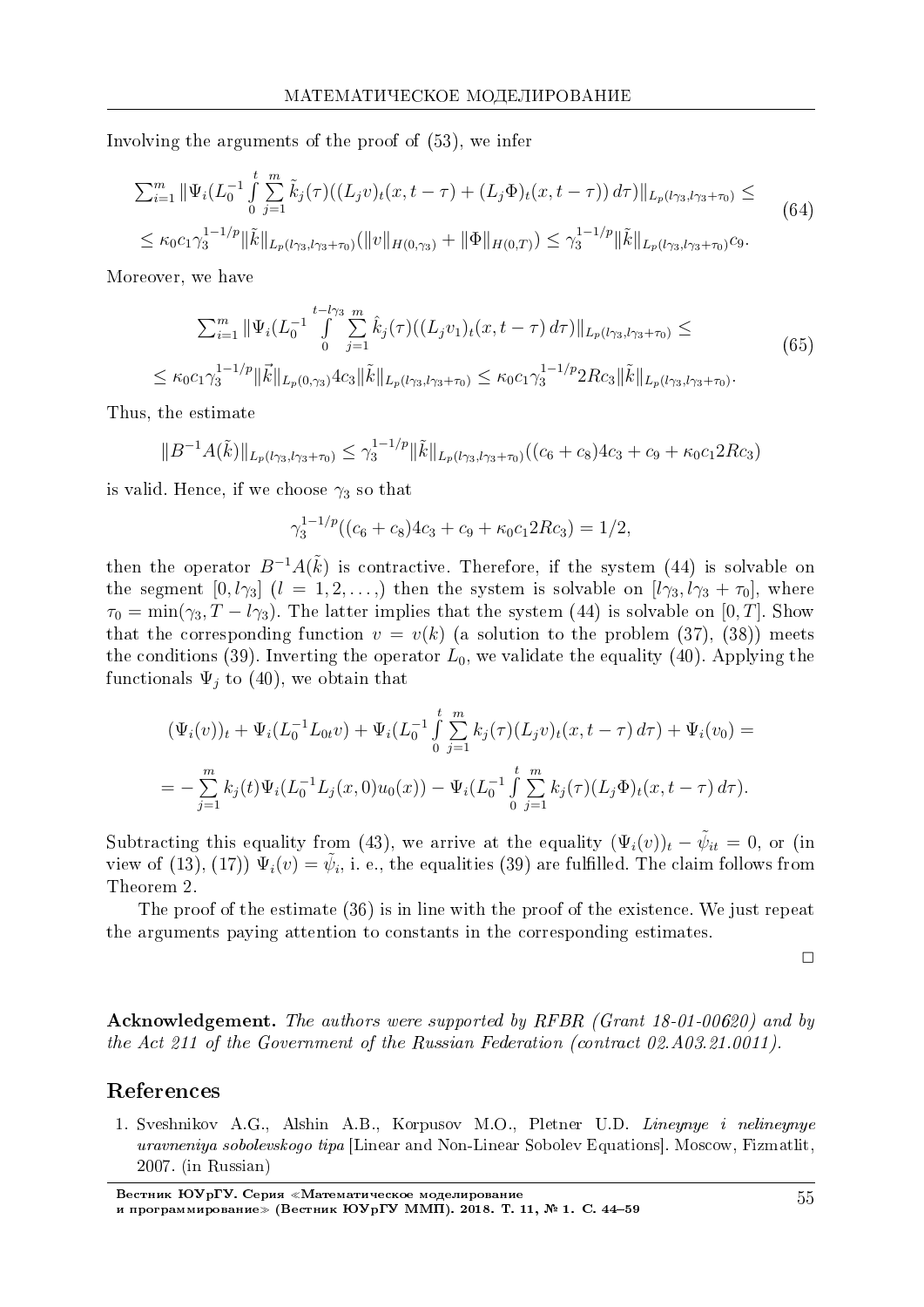- 2. Gabov S.A., Sveshnikov A.G. Lineynye zadachi teorii nestatsionarnykh vnutrennikh voln [Linear Problems of the Theory of Nonstationary Interior Waves]. Moscow, Nauka, 1990. (in Russian)
- 3. Lorenzi A., Paparone I. Direct and Inverse Problems in the Theory of Materials with Memory. Rendiconti del Seminario Matematico della Universita di Padova, 1992, vol. 87, p. 105-138.
- 4. Janno J., Von Wolfersdorf L. Inverse Problems for Identification of Memory Kernels in Viscoelasticity. Mathematical Methods in the Applied Sciences, 1997, vol. 20, pp. 291-314. DOI: 10.1002/(SICI)1099-1476(19970310)20:4<291::AID-MMA860>3.0.CO;2-W
- 5. Durdiev D.K., Safarov Zh.Sh. Inverse Problem of Determining the One-Dimensional Kernel of the Viscoelasticity Equation in a Bounded Domain. Mathematical Notes, 2015, vol. 97, no. 6, pp. 867-877. DOI: 10.1134/S0001434615050223
- 6. Colombo F., Guidetti D. An Inverse Problem for a Phase-Field Model in Sobolev Spaces. Nonlinear Elliptic and Parabolic Problems. Progress in Nonlinear Differential Equations and Their Applications, Basel, Birkhäuser Verlag, 2005, vol. 64, pp. 189–210.
- 7. Guidetti D., Lorenzi A. A Mixed Type Identification Problem Related to a Phase-Field Model with Memory. Osaka Journal of Mathematics, 2007, vol. 44, pp. 579–613.
- 8. Colombo F., Guidetti D. A Global in Time Existence and Uniqueness Result for a Semilinear Integrodifferential Parabolic Inverse Problem in Sobolev Spaces. Mathematical Models and Methods in Applied Sciences, 2007, vol. 17, no. 4, pp. 537–565. DOI: 10.1142/S0218202507002017
- 9. Colombo F. On Some Methods to Solve Integro-Differential Inverse Problems of Parabolic Type. Bulletin of the South Ural State University. Series: Mathematical Modelling, Programming and Computer Software,  $2015$ , vol. 8, no. 3, pp. 95-115.
- 10. Favini A., Lorenzi A. Identication Problems for Singular Integro-Differential Equations of Parabolic Type. Nonlinear Analysis, 2004, vol. 56, no. 6, pp. 879–904. DOI: 10.1016/j.na.2003.10.018
- 11. Lorenzi A., Tanabe H. Inverse and Direct Problems for Nonautonomous Degenerate Integro-Differential Equations of Parabolic Type with Dirichlet Boundary Conditions. Differential Equations: Inverse and Direct Problems. Lecture Notes in Pure and Applied Mathematics, Boca Raton, London, N.Y., Chapman and Hall/CRC Taylor and Francis Group, 2006, vol. 251, pp. 197-244.
- 12. Abaseeva N., Lorenzi A. Identification Problems for Nonclassical Integro-Differential Parabolic Equations. Journal of Inverse and Ill-Posed Problems, 2005, vol. 13, no. 6, pp. 513535. DOI: 10.1515/156939405775199523
- 13. Asanov A., Atamanov E.R. An Inverse Problem for a Pseudoparabolic Integro-Defferential Operator Equation. Siberian Mathematical Journal, 1995, vol. 38, no. 4, pp. 645–655. DOI: 10.1007/BF02107322
- 14. Avdonin S.A., Ivanov S.A., Wang J. Inverse Problems for the Heat Equation with Memory, 2017, 10 p. Available at: https://arxiv.org/abs/1612.02129 (accessed February 09, 2018).
- 15. Pandolfi L. Identification of the Relaxation Kernel in Diffusion Processes and Viscoelasticity with Memory via Deconvolution, 2016, 15 p. Available at: https://arxiv.org/abs/1603.04321 (accessed February 09, 2018).
- 16. Denisov A.M. An Inverse Problem for a Quasilinear Integro-Differential Equation. Differential  $Equations, 2001, vol. 37, no. 10, pp. 1420–1426. DOI: 10.1023/A:1013320315508$
- 17. Triebel H. Interpolation Theory. Function Spaces. Differential Operators. Berlin: VEB Deutscher Verlag der Wissenschaften, 1978.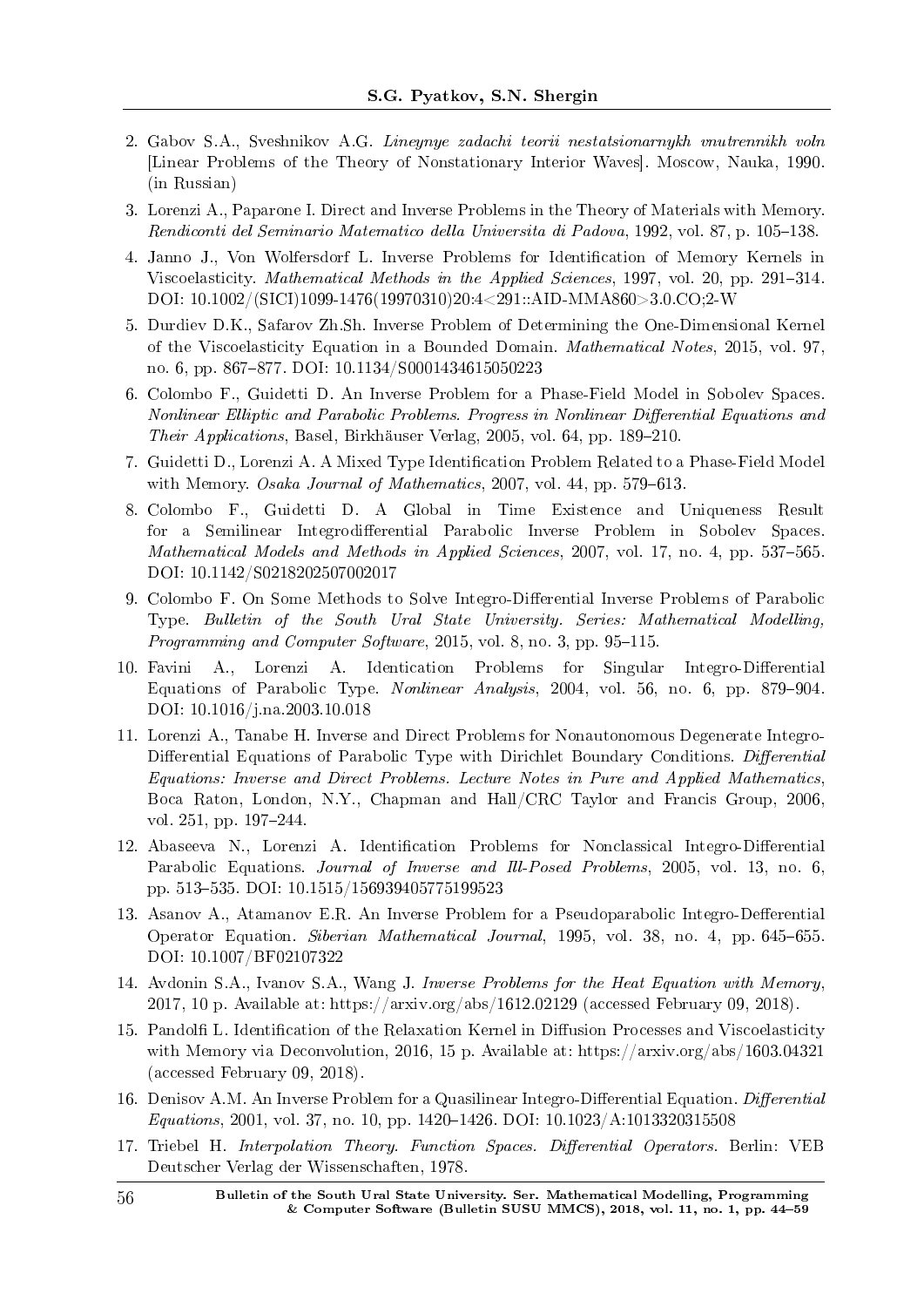- 18. Ladyzhenskaya O.A, Ural'tseva N.N. Linear and Quasilinear Elliptic Equations. N.Y., Academic Press, 2016.
- 19. Gilbarg D., Trudinger N. Ellipticheskie differentsial'nye uravneniya s chastnymi proizvodnymi *vtorogo poryadka* [Elliptic Differential Equation with Partial Derivative of the Second Order]. Moscow, Nauka, 1989.
- 20. Maugeri A., Palagachev D.K., Softova L.G. Elliptic and Parabolic Equations with Discontinuous Coefficients. Berlin, Wiley-VCH Verlag, 2000. DOI: 10.1002/3527600868

Received January 30, 2018

#### ÓÄÊ 517.956 DOI: 10.14529/mmp180105

# ОБРАТНЫЕ ЗАДАЧИ ДЛЯ МАТЕМАТИЧЕСКИХ МОДЕЛЕЙ КВАЗИСТАЦИОНАРНЫХ ЭЛЕКТРОМАГНИТНЫХ ВОЛН В АНИЗОТРОПНЫХ НЕМЕТАЛЛИЧЕСКИХ СРЕДАХ С ДИСПЕРСИЕЙ

С.Г. Пятков<sup>1,2</sup>, С.Н. Шергин<sup>1</sup>

<sup>1</sup>Югорский государственный университет, г. Ханты-Мансийск, Российская Федерация  ${}^{2}$ Южно-Уральский государственный университет, г. Челябинск, Российская Федерация

> В работе рассматриваются обратные задачи эволюционного типа для математических моделей квазистационарных электромагнитных волн. В модели предполагается, что длина волны мала по сравнению с пространственными неоднородностями. Вводя электрический и магнитный потенциал получаем эллиптическое уравнение второго порядка по пространственным переменным, содержащее интегральные слагаемые типа свертки по времени. После дифференцирования по времени задача сводится к уравнению составного типа с интегральным слагаемым. Определению вместе с решением подлежат неизвестные коэффициенты в интегральном операторе. Дополнительно к краевым условиям задаются условия переопределения в виде заданного набора функционалов от решения, которые могут иметь произвольный вид (интегралы от решения с весом, значения решения в отдельных точках и пр.). В качестве основных пространств рассматриваются пространства С.Л. Соболева. Доказываются теоремы о существовании и единственности решения поставленной задачи в целом по времени, приводится оценка устойчивости.

> $K$ лючевые слова: уравнения соболевского типа; эллиптическое уравнение; уравнения с памятью; обратная задача; краевая задача.

### $J$ итература

- 1. Свешников, А.Г. Линейные и нелинейные уравнения соболевского типа / А.Г. Свешников, А.Б. Альшин, М.О. Корпусов, Ю.Д. Плетнер. – М.: Физматлитература, 2007.
- 2. Габов, С.А. Линейные задачи теории нестационарных внутренних волн / С.А. Габов, А.Г. Свешников. – М.: Наука, 1990.
- 3. Lorenzi, A. Direct and Inverse Problems in the Theory of Materials with Memory / A. Lorenzi, I. Paparone // Rendiconti del Seminario matematico della Universita di Padova. 1992. V.  $87 - P$ . 105-138.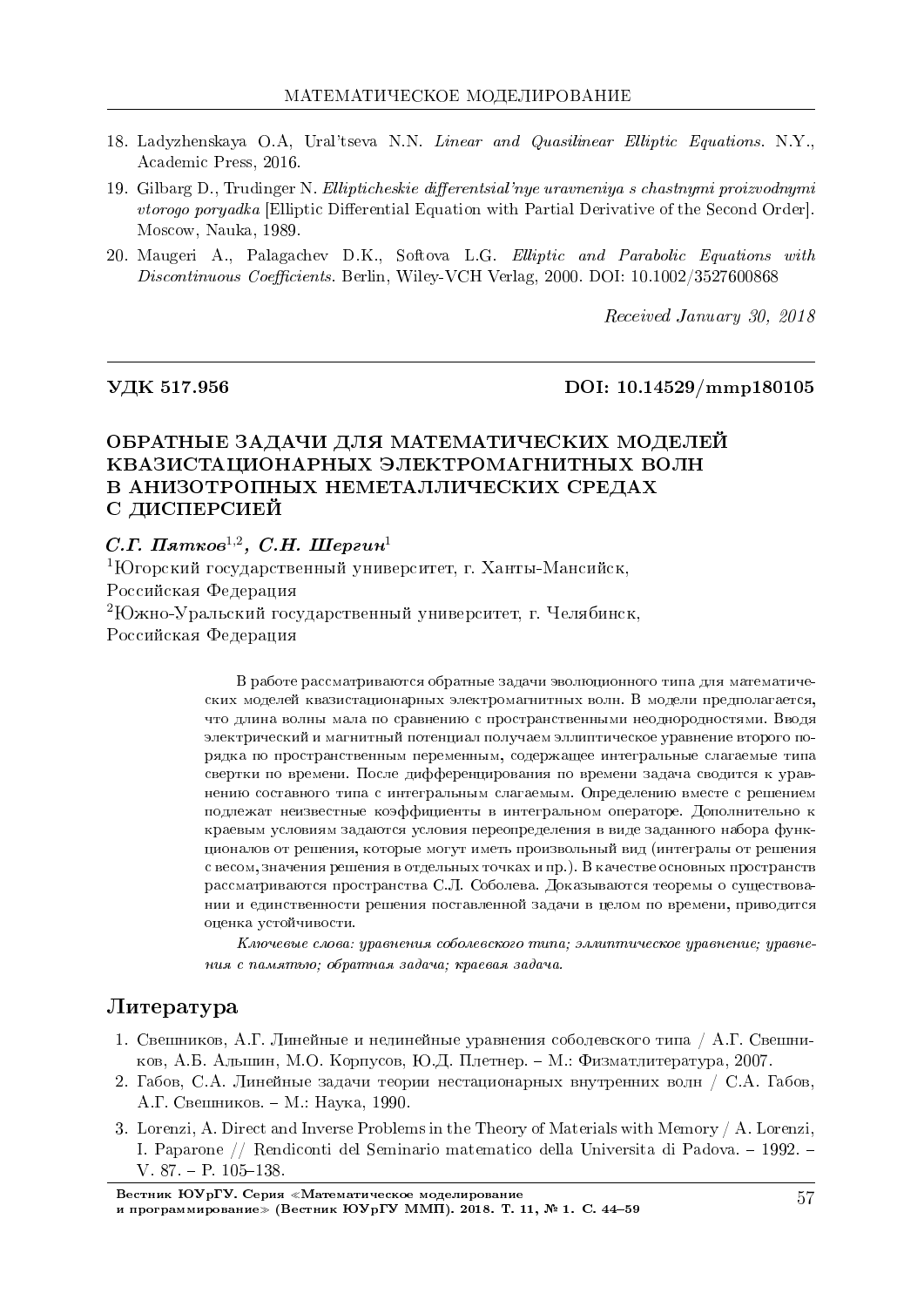- 4. Janno, J. Inverse Problems for Identification of Memory Kernels in Viscoelasticity / J. Janno, L. Von Wolfersdorf // Mathematical Methods in the Applied Sciences.  $-1997. -V. 20. -$ P. 291-314.
- 5. Durdiev, D.K. Inverse Problem of Determining the One-Dimensional Kernel of the Viscoelasticity Equation in a Bounded Domain / D.K. Durdiev, Zh.Sh. Safarov // Mathematical Notes.  $-2015. - V. 97$ ,  $\mathbb{N}$  6.  $-$  P. 867-877.
- 6. Colombo, F. An Inverse Problem for a Phase-Field Model in Sobolev Spaces. Nonlinear Elliptic and Parabolic Problems / F. Colombo, D. Guidetti // Progress in Nonlinear Differential Equations and Their Applications. - V. 64. - Basel: Birkhäuser Verlag, 2005. -P.  $189-210$ .
- 7. Guidetti, D. A Mixed Type Identification Problem Related to a Phase-Field Model with Memory / D. Guidetti, A. Lorenzi // Osaka Journal of Mathematics. - 2007. - V. 44. -P. 579-613.
- 8. Colombo, F. A Global in Time Existence and Uniqueness Result for a Semilinear Integrodifferential Parabolic Inverse Problem in Sobolev Spaces  $/F$ . Colombo, D. Guidetti  $//$ Mathematical Models and Methods in Applied Sciences.  $-2007. -V.$  17,  $\mathbb{N}^2$  4.  $-$  P. 537–565.
- 9. Коломбо, Ф. О некоторых методах решения интегрально-дифференциальных обратных задач параболического типа / Ф. Коломбо // Вестник ЮУрГУ. Серия: Математическое моделирование и программирование. - 2015. - Т. 8, № 3. - С. 95-115.
- 10. Favini, A. Identication Problems for Singular Integro-Differential Equations of Parabolic Type / A. Favini, A. Lorenzi // Nonlinear Analysis.  $-2004. -V. 56$ ,  $\mathbb{N}^2$  6.  $-$  P. 879-904.
- 11. Lorenzi, A. Inverse and Direct Problems for Nonautonomous Degenerate Integro-Differential Equations of Parabolic Type with Dirichlet Boundary Conditions / A. Lorenzi, H. Tanabe // Differential Equations: Inverse and Direct Problems. Lecture Notes in Pure and Applied Mathematics. – Boca Raton, London, N.Y.: Chapman and Hall/CRC Taylor and Francis Group,  $2006 - V$ .  $251 - P$ . 197-244.
- 12. Abaseeva, N. Identification Problems for Nonclassical Integro-Differential Parabolic Equations / N. Abaseeva, A. Lorenzi // Journal of Inverse and Ill-Posed Problems.  $-2005$ . V. 13,  $\mathbb{N}$  6. - P. 513-535.
- 13. Асанов, А. Обратная задача для операторного интегро-дифференциального псевдопараболического уравнения / А. Асанов, Э.Р. Атаманов // Сибирский математический журнал. - 1995. - Т. 36, № 4. - С. 752-762.
- 14. Avdonin, S.A. Inverse Problems for the Heat Equation with Memory / S.A. Avdonin, S.A. Ivanov, J. Wang. – 2017. – 10 p. – URL: https://arxiv.org/abs/1612.02129 (дата обращения: 9 февраля 2018 г.)
- 15. Pandolfi, L. Identification of the Relaxation Kernel in Diffusion Processes and Viscoelasticity with Memory via Deconvolution / L. Pandolfi.  $-2016$ .  $-15$  p.  $-$  URL: https://arxiv.org/abs/1603.04321 (дата обращения: 9 февраля 2018 г.)
- 16. Денисов, А.М. Обратная задача для квазилинейного интегро-дифференциального уравнения / А.М. Денисов // Дифференциальные уравнения. - 2001. - Т. 37, № 10. - $C. 1350 - 1356.$
- 17. Triebel, H. Interpolation Theory. Function Spaces. Differential Operators / H. Triebel. -Berlin: VEB Deutscher Verlag der Wissenschaften, 1978.
- 18. Ладыженская, О.А. Линейные и квазилинейные уравнения эллиптического типа / О.А. Ладыженская, Н.Н. Уральцева. – М.: Наука, 1973.